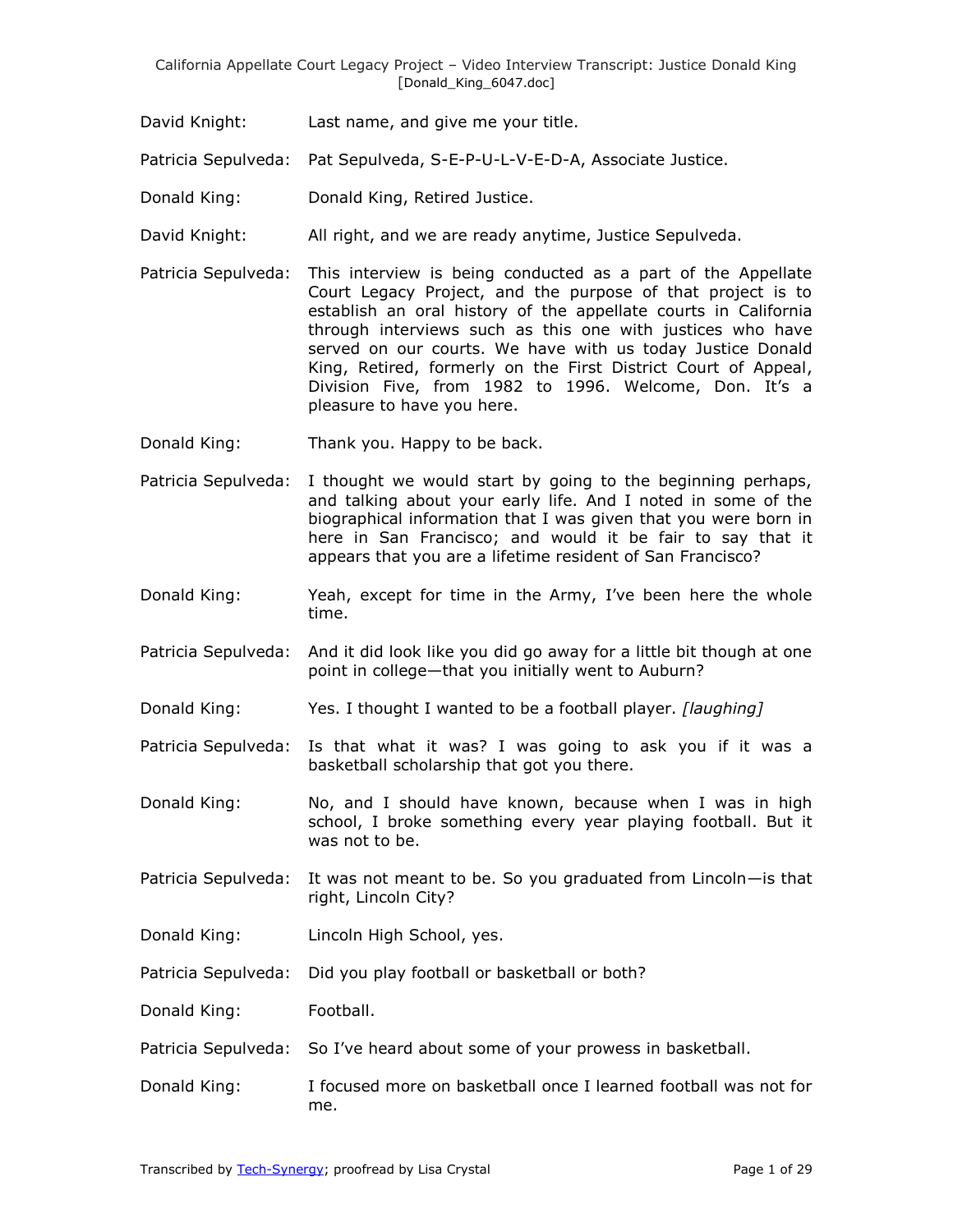Patricia Sepulveda: So when you came back you went to Auburn initially to college and then came back and went to USF to finish up?

Donald King: Yes.

Patricia Sepulveda: And was that because of a change in focus or-

- Donald King: No, there was a family . . . my mother had an illness, and it turned out not to be that severe, but I thought I'd better come back.
- Patricia Sepulveda: And you ended up graduating with a bachelor of science, then, from USF; and I understand you played basketball for the Dons for a while?
- Donald King: Well, a little bit, mostly when I was at law school. And I didn't play in undergraduate because I didn't care much for school at that point, and *[inaudible]* at the law school. I never cared for school, and so I graduated in three years and I . . . to make it worthwhile to play . . . having to wait a year after transferring back, and then it would have only made sense if I stayed on for additional years. So I played against them, but I didn't play for them at that point. And later in law school, I was helping them doing some scouting in my first year and then was an assistant coach my second and third year; and in between the first and second years was when they had won the national championship the second time.
- Patricia Sepulveda: I was going to ask you if these were the great years of the Dons.
- Donald King: And the State Department wanted to send them on a goodwill tour to play the Olympic teams in Central and South America; it was an Olympic year. So the college eligibility rules in those days, you could only take people who had no other eligibility. So I was asked to go as a player. So that was the only time I really played for USF. But it was a wonderful summer, a terrific break between the first and second year of law school.
- Patricia Sepulveda: Yeah, by the time I got to USF they were not the great team they once were, unfortunately.
- Donald King: Well, this was the Russell and Jones era.
- Patricia Sepulveda: Right, right. Now, you got your bachelor of science in 1952, is that accurate?

Donald King: Yes.

- Patricia Sepulveda: And what was your major in?
- Donald King: Accounting.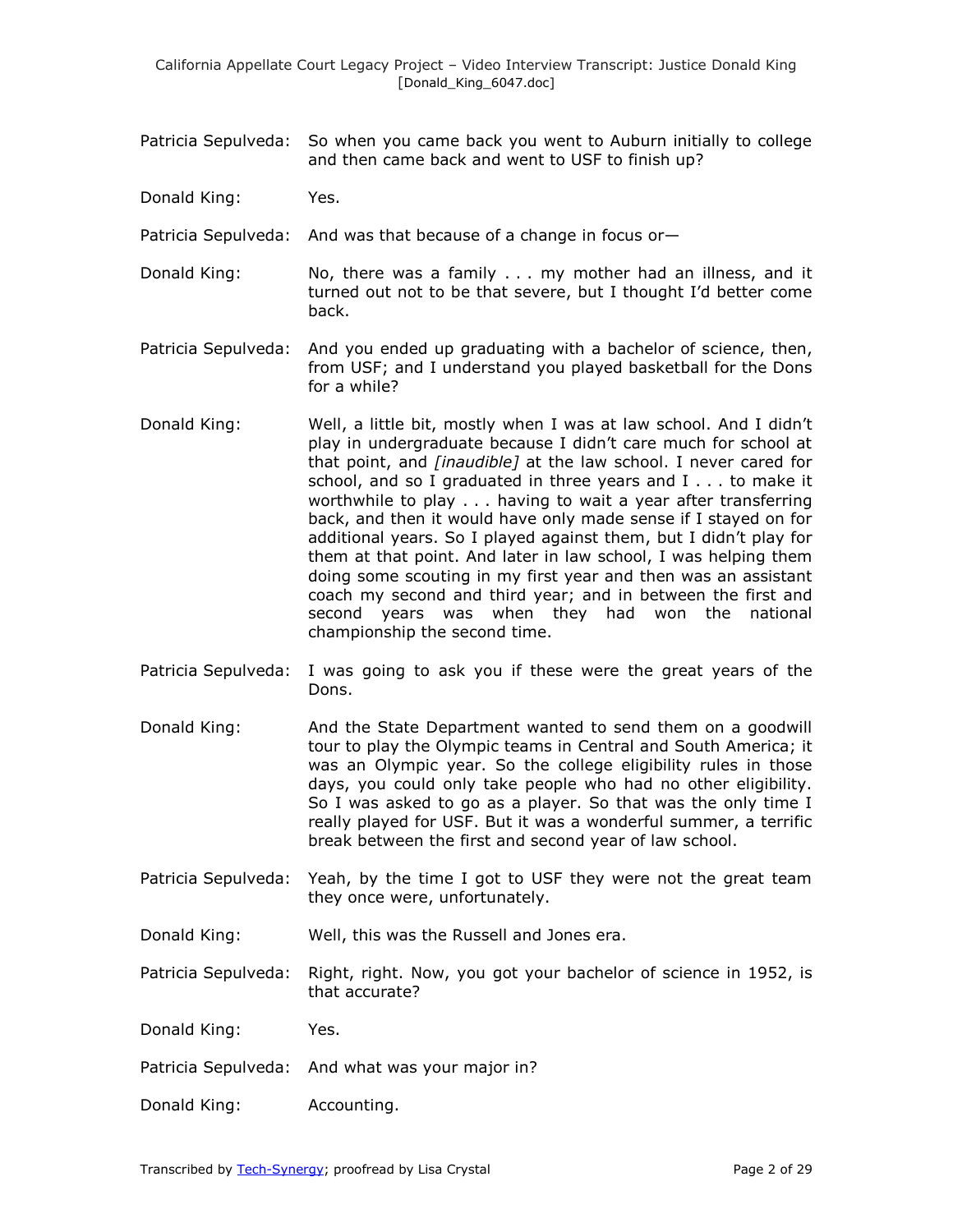- Patricia Sepulveda: Well, that served you well later in life. We will talk about that in a little bit, how that played into your later career. You did take some time in between college and law school and served in the Army.
- Donald King: That's correct.
- Patricia Sepulveda: And it looked like you obtained the rank of first lieutenant during that time. Where were you stationed? What were you doing?
- Donald King: I was drafted during the Korean War. Went through basic training and leadership school at Fort Ord, then went and spent a terribly hot summer at Fort Benning, Georgia, going through infantry OCS, officer candidate school. Then I was transferred into ordinance and went to Aberdeen proving grounds in Maryland. I was there for almost a year, and then to Fort Lewis, Washington, for about a year and a half.
- Patricia Sepulveda: Now, was there anything about that experience that made you decide you wanted to go to law school? Or how did you go to law school?
- Donald King: Yeah. I had no plans to go to law school. I had been hired by a corporation out of undergraduate. They knew I was going to be drafted in a short time, so it was really a break for me that they even hired me. They treated me very well.

### (00:05:08)

- Donald King: They gave me some extra pay when I did get drafted. So I always intended to go back, but when I was in officer candidate school, two of my roommates who were from the East Coast were going back to law schools, and so they talked about it so much I figured I would. And I had the GI Bill. I thought it would be good in the corporate world, which is where I intended to return, and I really didn't decide to practice law as a practitioner until about halfway through law school.
- Patricia Sepulveda: That was 1958 that you got your J.D., and then you went into private practice here in San Francisco?

Donald King: Yes.

- Patricia Sepulveda: I understand that you weren't doing a lot of family law; none at all?
- Donald King: Some, but not very much. I had a unique situation. My law office was on the same block I grew up on. I'm sure I was the only lawyer in San Francisco with that distinction. I lived out in the West Portal area, and my office was on West Portal. I had a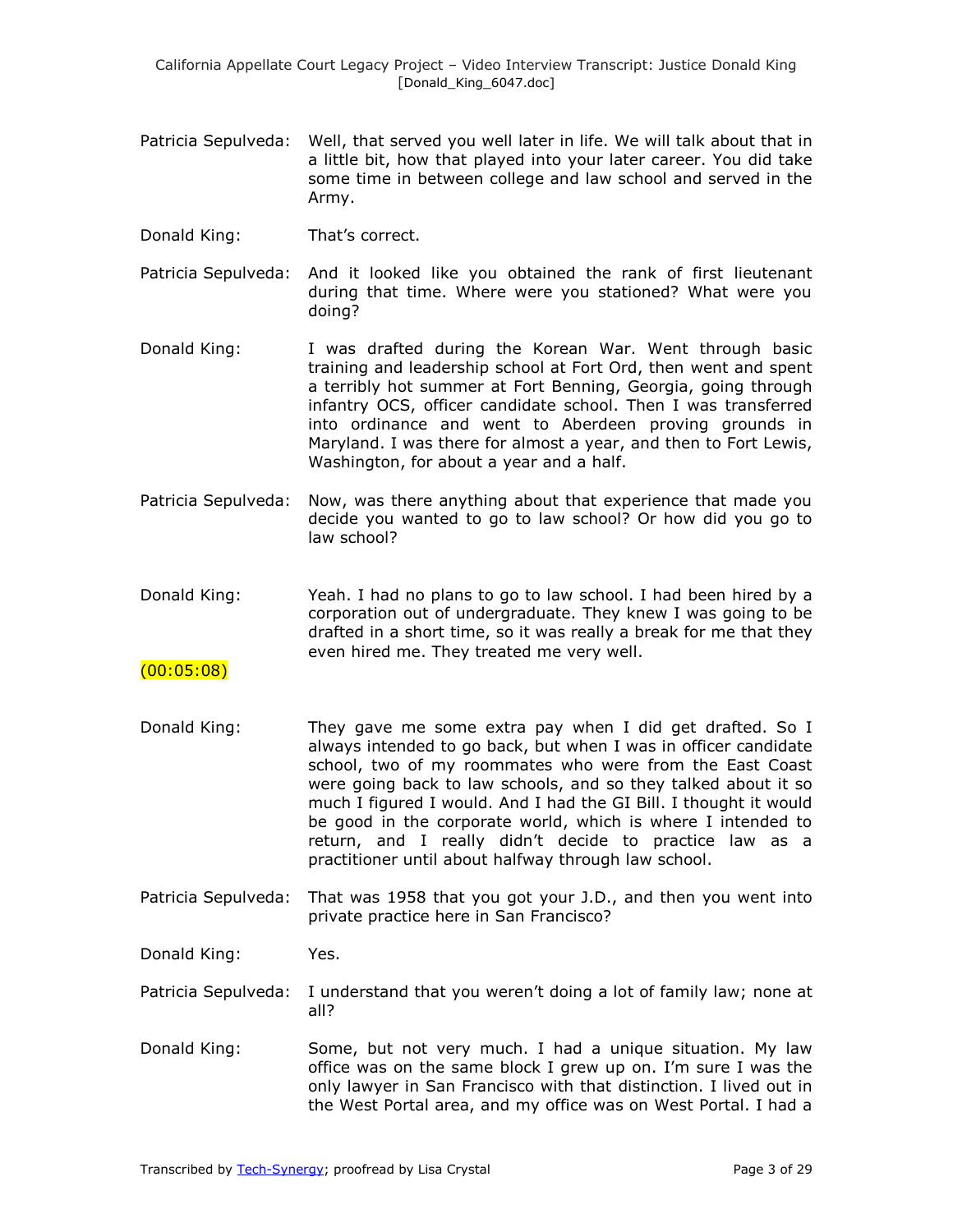> very varied civil practice. I went there wanting to touch on a lot of areas, trying to figure out what I wanted to do, and 17 or 18 years later I was still there. So I did almost no family law; the last five years I did almost totally engineering and construction litigation.

- Patricia Sepulveda: And then somehow in that same period you got involved in politics. It looked like quite a bit in the 1960s, and you were even on the Democratic Central Committee?
- Donald King: I was chairman of the Democratic Central Committee from 1962 to 1966.
- Patricia Sepulveda: Is it true you beat out George Moscone for that-

Donald King: Yes, by one vote.

- Patricia Sepulveda: One vote, wow.
- Donald King: Yes. The irony was that the one vote was from his closest friend.
- Patricia Sepulveda: Really?
- Donald King: Yes.
- Patricia Sepulveda: That's amazing. What led you to be involved in politics? Was there a particular reason why you got into it?
- Donald King: I think my wife probably got me into as much as anybody else. My partner, my law partner, talked about it. We got involved in 1959 in a local supervisorial race with a candidate who was very, very good, and he won. So we got very excited as a result of that. So it just led to that. Then I was on the Speaker's Bureau for the President Kennedy campaign, and it just went on and on. We had a group that I was involved with who resulted in a number of people being elected to office. I wasn't interested in that. But John Foran became an Assemblyman and a state Senator; Leo McCarthy became an Assemblyman and then Lieutenant Governor—Speaker of the Assembly and then Lieutenant Governor; Quentin Kopp later became a state Senator; Jack Ertola and Ron Pelosi both became supervisors. They were all part of our group. So we had a lot of campaigns going on.
- Patricia Sepulveda: Sounds like it. You mentioned your wife—that was Nikki—that you married in 1957, and you had a son; Jordan Norman, was born in 1970. And do you have grandchildren?

Donald King: No. we're waiting.

Patricia Sepulveda: Still waiting?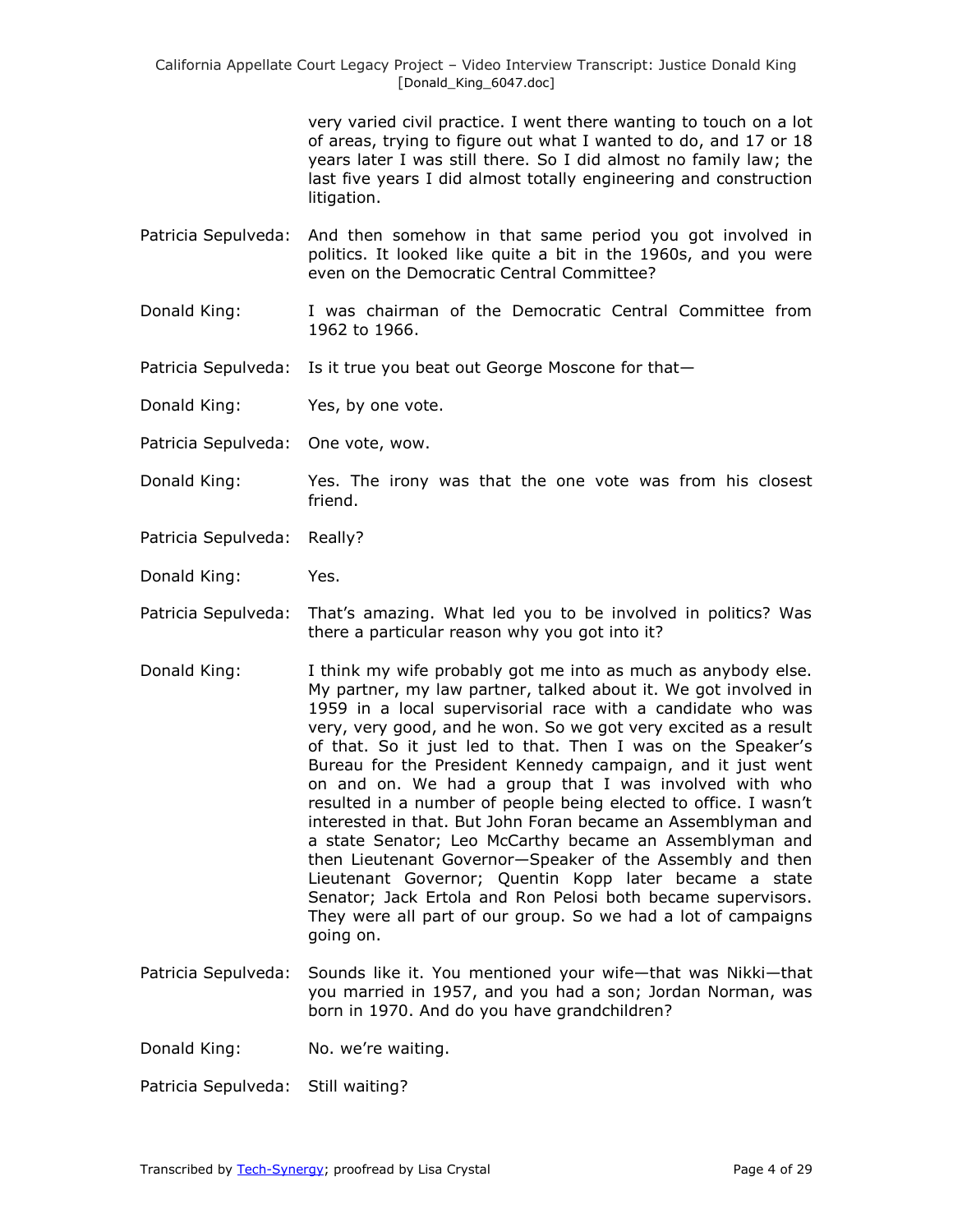Donald King: We're waiting.

Patricia Sepulveda: Does your son live in the area?

Donald King: He lives in Mill Valley.

- Patricia Sepulveda: And has he gone into law as well?
- Donald King: No. I think he saw me working too many hours.
- Patricia Sepulveda: Found his own route in life.
- Donald King: Yeah. Right now he is the office manager for a commercial real estate office.
- Patricia Sepulveda: Very good. You were appointed in 1976 to the superior court by Governor Brown, Jerry Brown, Jr. Had you had contact with him in your political doings before that?
- Donald King: Not really, no. I was involved a bit in his campaign but not in a very significant way because I was . . . well, for one thing I'd been helping Joe Alioto in the primary. So it was in the fall that I got somewhat involved. But I had come close; I had a unique situation. In 1970 or 1971 I was being considered for appointment by Ronald Reagan, and actually my name went through the whole process and the papers went on his desk to be signed, and then fate intervened. He came down with the flu and he was gone for three days. And in the meantime . . . he had very few supporters when he ran and first ran for Governor in San Francisco in the primary, because George Christopher, the San Francisco mayor, was on the other side. So he had a small band of very active people; and they had a candidate of their own who he would not appoint because he was not qualified. And so when they couldn't get their own person appointed, and they heard he was going to appoint somebody who had been chairman of the Democratic candidate for Assembly, my name disappeared from his desk. But I knew; I had a good connection, so I knew what was going on. In any event, so I almost had the unique distinction of being appointed by two different governors, anyway.
- Patricia Sepulveda: And that time on the San Francisco Superior Court, it looks like it was about six years before you were elevated?
- Donald King: Yeah. Six and a half years.

Patricia Sepulveda: What assignments? I know you had family law, obviously.

Donald King: I had . . . doing civil work, mostly civil trials, for about eight months, and then I was asked to take the family law assignment, and then I just stayed with it. I did sit pro tem on the Court of Appeal for a couple of months somewhere, and that was a wonderful learning lesson for me, and I thought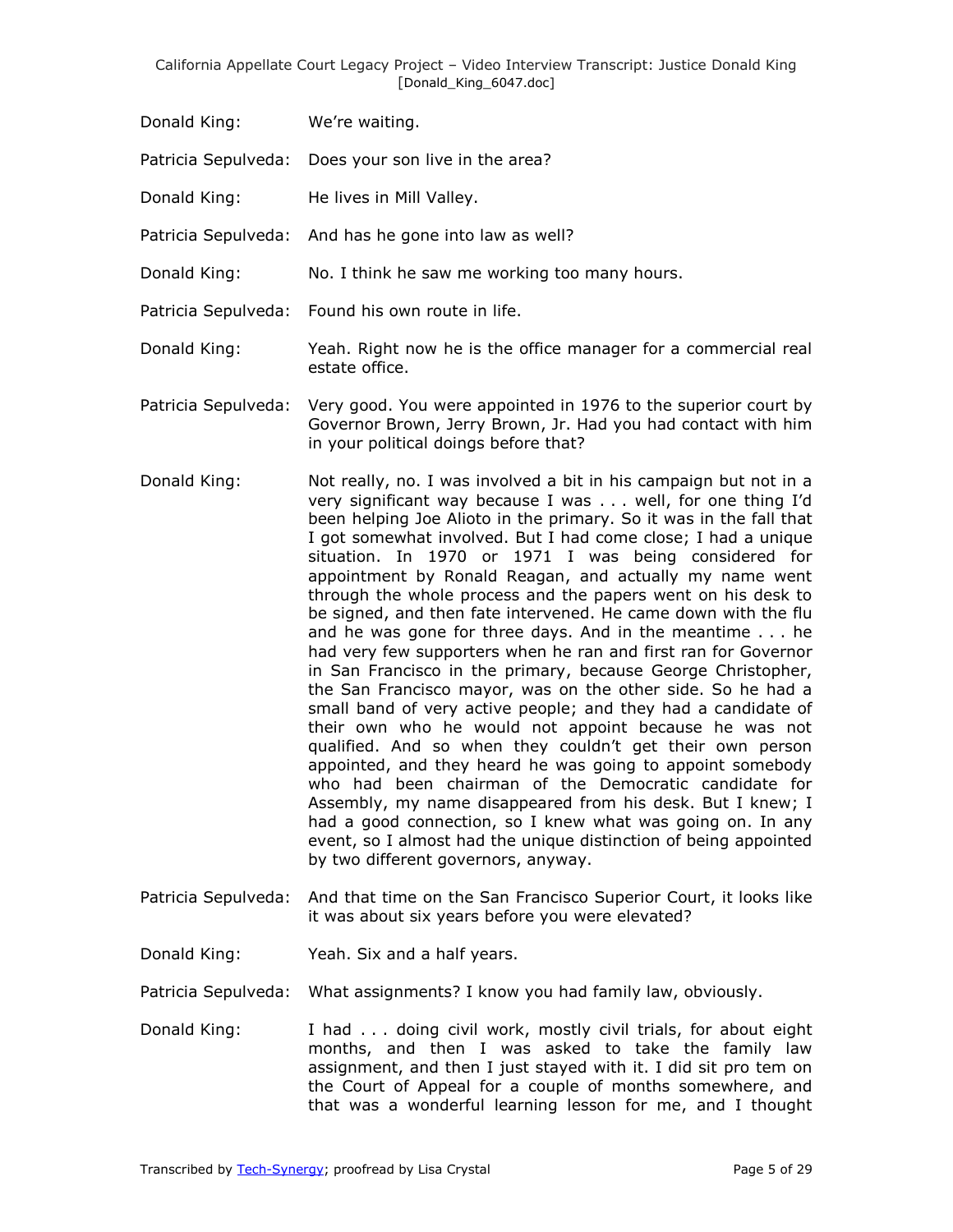that's what I wanted to do. I talked to the Governor's Office about whether continuing family law would hinder that, and they said no. So I just stayed with it. I liked it; I loved what I was doing. I found I had an ability I never realized I would have, to have an impact outside of my own courtroom. And I was just in the right place at the right time for a lot of changes that came about.

- Patricia Sepulveda: Certainly the majority of that six years was family law, in the trial court?
- Donald King: Yes.
- Patricia Sepulveda: And there were changes I know that you effectuated in the family law system in San Francisco. If you'd like to talk about some of those mediations, the one that comes immediately, in custody cases, to my mind . . .
- Donald King: Well, when I first came on the court my predecessor had scheduled three afternoons a week for hearings on temporary custody and visitation. And there were numerous trials, I think, that primarily occurred because of those contested hearings on the temporary ones. It never made sense to me. I didn't know anything about mediation; in fact I'd never heard the word at that point. But I knew we had some people over in the family court services office who I thought could help parents make their own decision. And I was absolutely convinced they knew more about their child than I did and could make a better decision, if we could just give them the help to do that. So we started that as soon as I got in. I had a meeting with a number of members of the family law bar. They were very supportive and were kind of happy to have that removed from their work, and so they were very supportive of it. We started it right away and it was tremendously successful.
- Patricia Sepulveda: Did you do it by a local rule that required them to go through mediation?
- Donald King: No, I just told them they had to do it. We did a number of things. I did a videotape of Judy Wallerstein, who was, in my view . . . knew more about the effects of divorce on children than anybody in the world. And we used to show that at the beginning of the session for those who had child-related problems, and that was a wonderful tool. In fact at first we thought we had a magic tool, because the first day we had it, the only couple in there with child-related matters reconciled. *[laughing]* But that was the only one.

In any event it was very helpful because, as you would know from having been in family law, when parents are coming in for their first court appearance they're so wrapped up in their own problems on what's going to happen to them and how are they going to get enough support or will they have to pay too much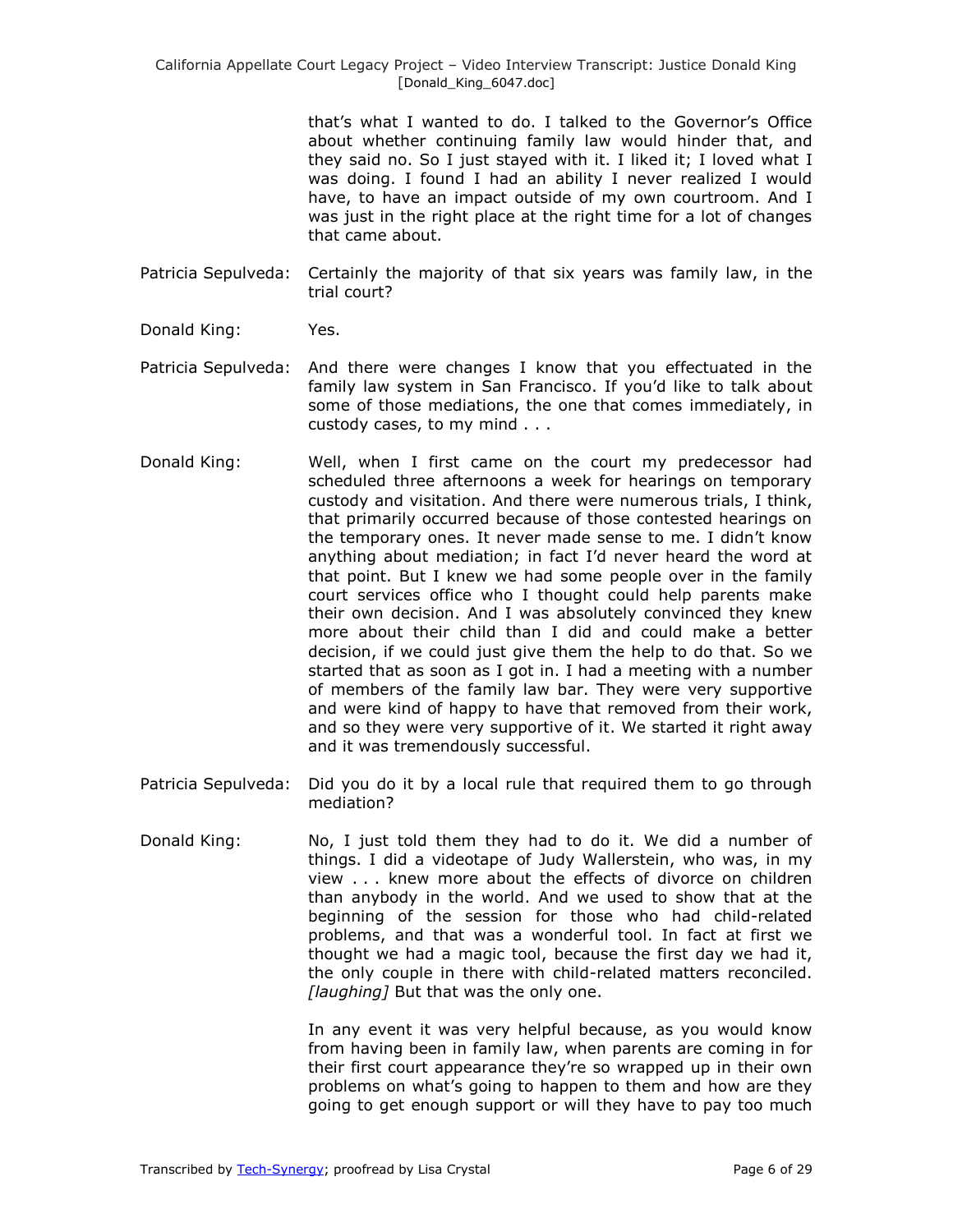support or whatever it is, but they're not focusing on the children's problems. So it was important to have something at the beginning of each session that sort of forced them to focus on their children. That kind of got them warmed up. And then once we started doing that—the mediators told me at first when I just sent them over it was very difficult for them—but once we had a little program . . . And the Judy Wallerstein tape was the best part. It was amazing what a difference there was, five minutes later when they were over meeting with the mediator.

- Patricia Sepulveda: This was a really revolutionary idea at that point, wasn't it, in California?
- Donald King: Yeah. Nobody was doing it. And it was so successful, then Los Angeles picked it up, Fresno picked it up, and by 1980 it was a smash hit everywhere. In San Francisco I'd have maybe two or three a year, hearings on temporary custody or visitation, and almost no trials.
- Patricia Sepulveda: By the time I came into family law in 1990, it had obviously been made mandatory.
- Donald King: It was made mandatory by the Legislature in 1981. It was . . . I think it's the thing I'm most proud of in terms of accomplishment, because I think it helped so many people. There certainly are a certain number of people who don't want to be helped, and you can't do much with them. But I found that no matter how much emotional conflict and anger, frustration, there was between spouses, they love their children in almost every case; and if you can get them focusing on the negative effects of what they were doing on their kids, it was amazing what you'd get them to do. I found if you got them focused enough on their kids, you could get them to agree to anything with regard to the kids. It was just amazing.

In fact, I see that now, and I don't do anything really in the way of custody anymore. But I do a lot of mediation of a whole range of issues, mostly in family law, but not all; and it's the same sort of thing. It's amazing to me; you start the day with a case that looks like it's impossible, we'll never get this case settled, and at the end of the day it's settled. It's a magical process. And I've never been able to figure out exactly why it works the way it does—but somehow, talking through things with people, letting people express their own concerns, their own desires, it's amazing what you can do.

Patricia Sepulveda: We were chatting just briefly before we started today and I was telling you my favorite part of doing family law was doing settlement conferences. And it really seemed to be effective to work, if you could, at points with the parties themselves and not do everything through the attorneys. It sounds like you're still doing some of that.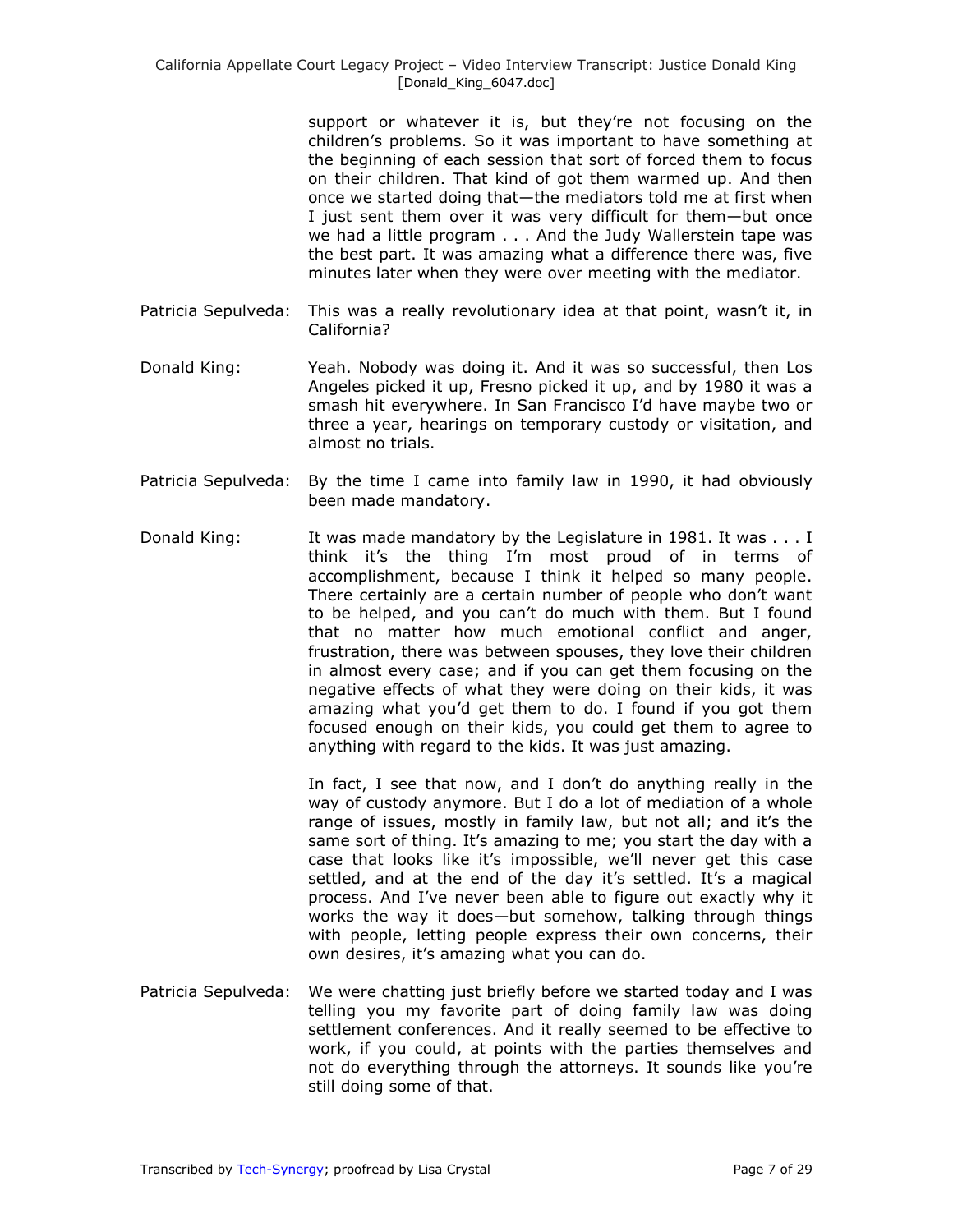Donald King: I do both. I do it with the attorneys, but as you know there are a limited number of attorneys who handle the higher-end cases. So I deal with the same people essentially all of the time and we end up being a team, really. There's no need for them to posture for their clients. There's no need to become aggressive or argumentative. It's done in a calm way, and it's productive. And I think over time, if they didn't know at the beginning, they certainly know by now, after 11 years, it just works; and if we all work together, we'll get things resolved. I normally have now open at any one time 45 to 55 family law cases because I do . . . I get assigned a judge pro tem at the beginning and I have the case from beginning to end. Out of those, I may have one trial a year, and that's usually an issue like spousal support.

> Once in a while, a *[inaudible]* allocation of separate community property in a business, but the rest of them all get settled. And it's a matter of working with the people. Unfortunately settlement conferences in the court too often are directive in telling people what they should do, and here we work with them too; we just help them reach their own decisions. And again, I found the same thing I found with the child custody and visitation mediation. If you give people help and they want to be helped—most do—then it's amazing how you can do it. I think the change from no-fault took a lot of years for people to realize the courts weren't going to allow people to fight anymore. And once you get past that emotional stage and people are realizing how important it is for the past to be past and they should be looking forward that you can help them . . . It's one of the reasons why I stayed so much in family law, because I thought that was a place I could provide more help to litigants than I could anywhere else.

- Patricia Sepulveda: It is one of the few areas, I think, where you have that direct kind of impact on people's lives that much. It sounds as though the accounting experience, at least probably in the trial court level, would have assisted in doing these family law cases. I remember listening to accountants, endlessly it seemed sometimes, on some of these cases; and writing opinions, decisions, in the cases involved doing some accounting.
- Donald King: Well, as you know these days with—certainly with the higherend family law cases—there're always . . . there are two forensic accountants, and again there is a limited number of those people who do that kind of work. So I deal with them all the time. My own experience in accounting has helped a lot, but frankly much of it again, we help the accountants, help the parties and resolve things. In my system, the accountants have free access to each other; they don't go through the attorneys, through the parties. And what we end up with is a narrowing; they end up narrowing any issues regarding accounting disputes. Usually there are . . . for example, if it's a claims of reimbursement, they've narrowed it down so that there is only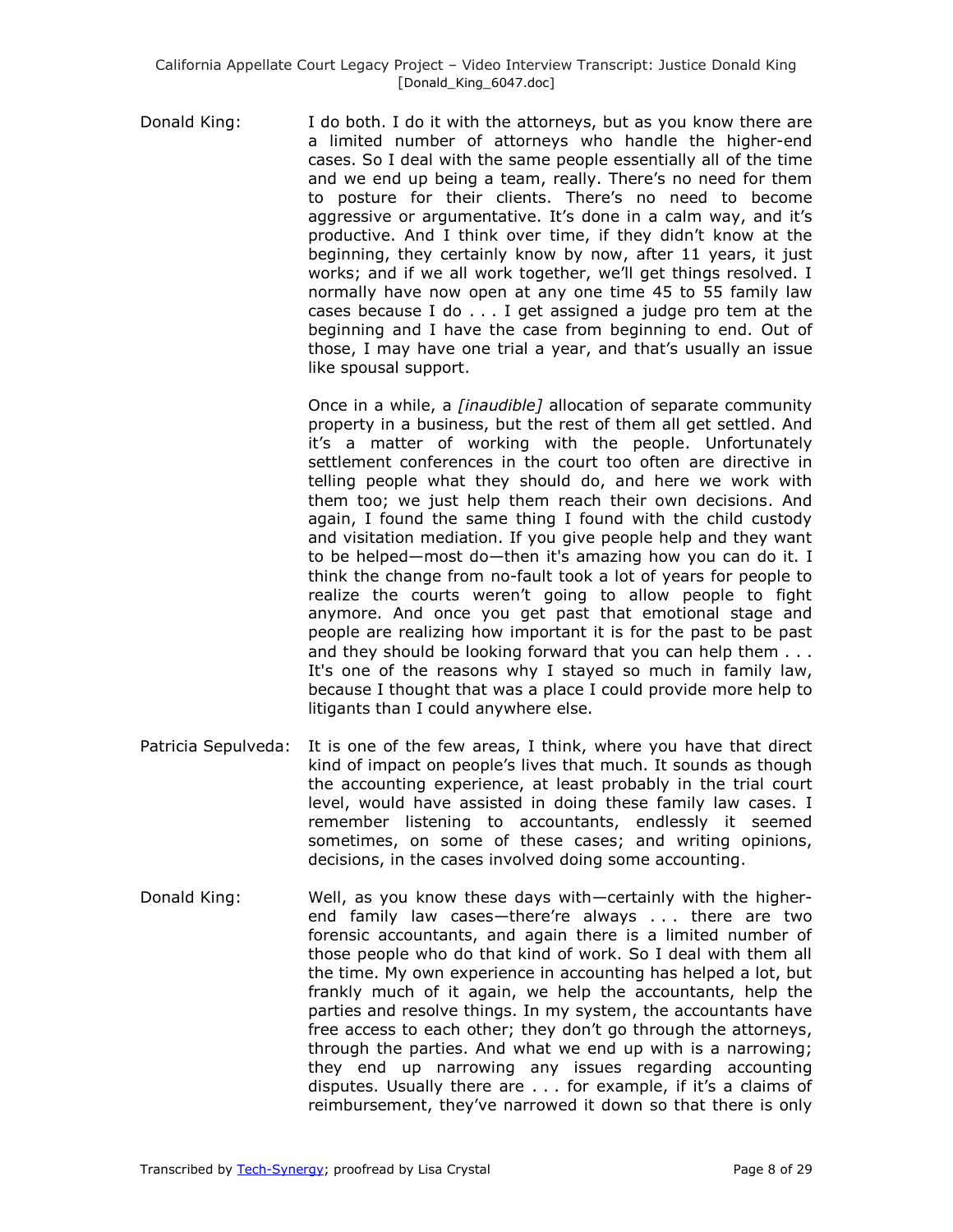a few that are in dispute. And then there's the question . . . It isn't of whose money is it, it's who's charged with this, is it the community, this person, that person. And of course, on goodwill issues and the Pereira and Van Camp, they're very helpful even though if they end up in a hearing they're going to be in an adversarial position. They're very helpful in narrowing the issues.

- Patricia Sepulveda: Do you bring the accountants in on the settlement conferences?
- Donald King: Yes.

Patricia Sepulveda: I used to do that as well; it was very helpful.

- Donald King: Yes. They are helpful. In fact, in some cases there are a couple of them who are . . . at least it's helpful, maybe more helpful than the attorneys. They're a real resource not only for their clients but for the court.
- Patricia Sepulveda: Now, was it during those years on the trial bench that you started really teaching for CJER? I know you taught for three different law schools; it looked like Hastings, Golden Gate, and USF law schools. Was it during this period that you really started in education?
- Donald King: Yes. I started shortly . . . I did a lot of stuff with CJER. I'd been in the family law assignment for about a year or so and I would get these announcements of the juvenile court judges institute, or criminal law or civil or whatever it was. And Paul Li was the head of CJER at that point and I called him and I said, "I don't understand why we don't have one for family law judges." And he said, "That's a good idea, and you're in charge."
- Patricia Sepulveda: That's how it always happens, right?
- Donald King: So that was the first one, and it was a very interesting experience. It was in Newport Beach in a hotel. They had a unique setup. It was kind of an open courtyard hotel, and what that hotel did was to provide free drinks from five to seven to people who were staying in the hotel, and some hors d'oeuvres. So we put our program on, then everybody would congregate in the evening at the lobby and there would be, in effect, two more hours of education and a lot of good interaction, it turns out. So that's what led to CJER ultimately having wine and wine and cheese at the end of their programs. They never did that; they used to just have the program alone.

That first program was terrific. It led to the first creation outside of Los Angeles, in family law departments in Alameda, Sacramento, and Santa Clara counties and Orange County; they had never had them before. So it was a terrific success. It was a wonderful thing, because in so many of these counties you'd have one judge or two judges who were doing it, except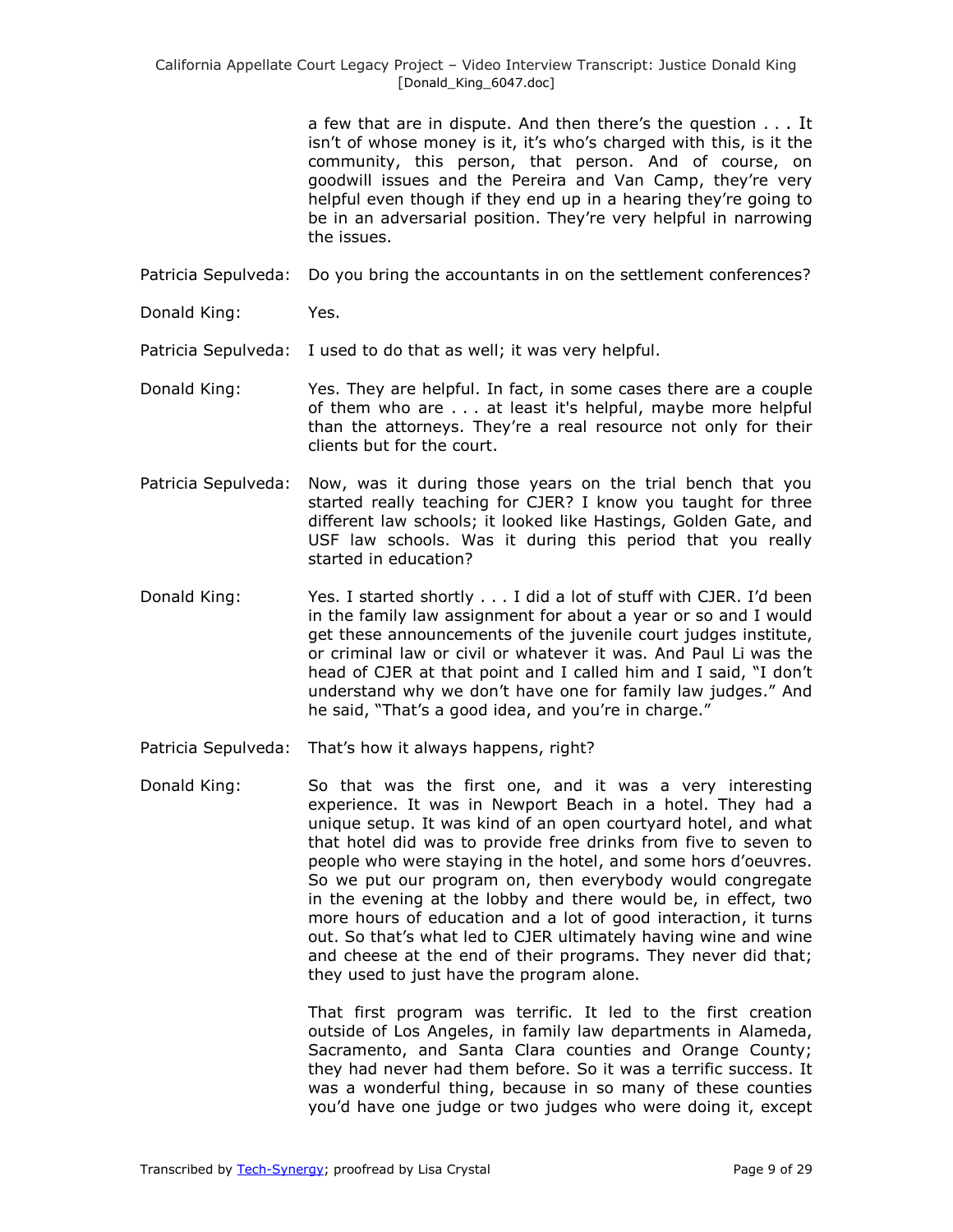for L.A., and they had no contact with anybody else. And to get together with others who were doing the same thing on a statewide basis to exchange ideas and how do you do this and what do you do when this happens, it was a terrific experience. And this idea of the couple of hours after the program was over in a relaxed atmosphere, exchanging ideas, was great; it was terrific.

- Patricia Sepulveda: Sometimes that can be the best part of the program.
- Donald King: Yes. Because too many of those programs, as you know, are not . . . They're doing better now, but historically they were not interactive and people just sat there and somebody spoke, and maybe there was a panel but often it was just one speaker. So that led to a series of those, and I was always involved in them in some way. And then when they began their advanced course—I've forgotten what they call it now.
- Patricia Sepulveda: CJSP, Continuing Judicial Studies Program.
- Donald King: Billy Mills, who was on the L.A. Superior Court, and I were asked to put that program together for family law. And that was terrific because you had a small group of people; it was totally interactive. And from that we got a lot of people who were really interested in working in family law as opposed to just going in and getting out as quickly as they could.
- Patricia Sepulveda: There was one point in time where family law was kind of a dumping ground for the new judges, would be.
- Donald King: Unfortunately it's still the case all too often, yeah. A lot of things have gone downhill. The mandatory mediation program is a disaster now. It used to be that . . . now in most counties the court mediators are limited to one hour in meeting with the parties, and no way you can make a recommendation or help them in one hour.
- Patricia Sepulveda: I didn't realize that it had changed.
- Donald King: It's terrible; it's terrible. And it's financing, I guess, like everything else.
- Patricia Sepulveda: Well, that judicial educational component when you first started, wondered why there wasn't a family law institute, now is mandatory for family law judges within a certain period of time of taking the assignment.
- Donald King: And the advanced course is terrific for those going in; and I'm not even sure it's called advanced, but it's not advanced.
- Patricia Sepulveda: When did you become involved with CJER? You co-authored, I suppose is the right term, the treatise on family law for Rutter?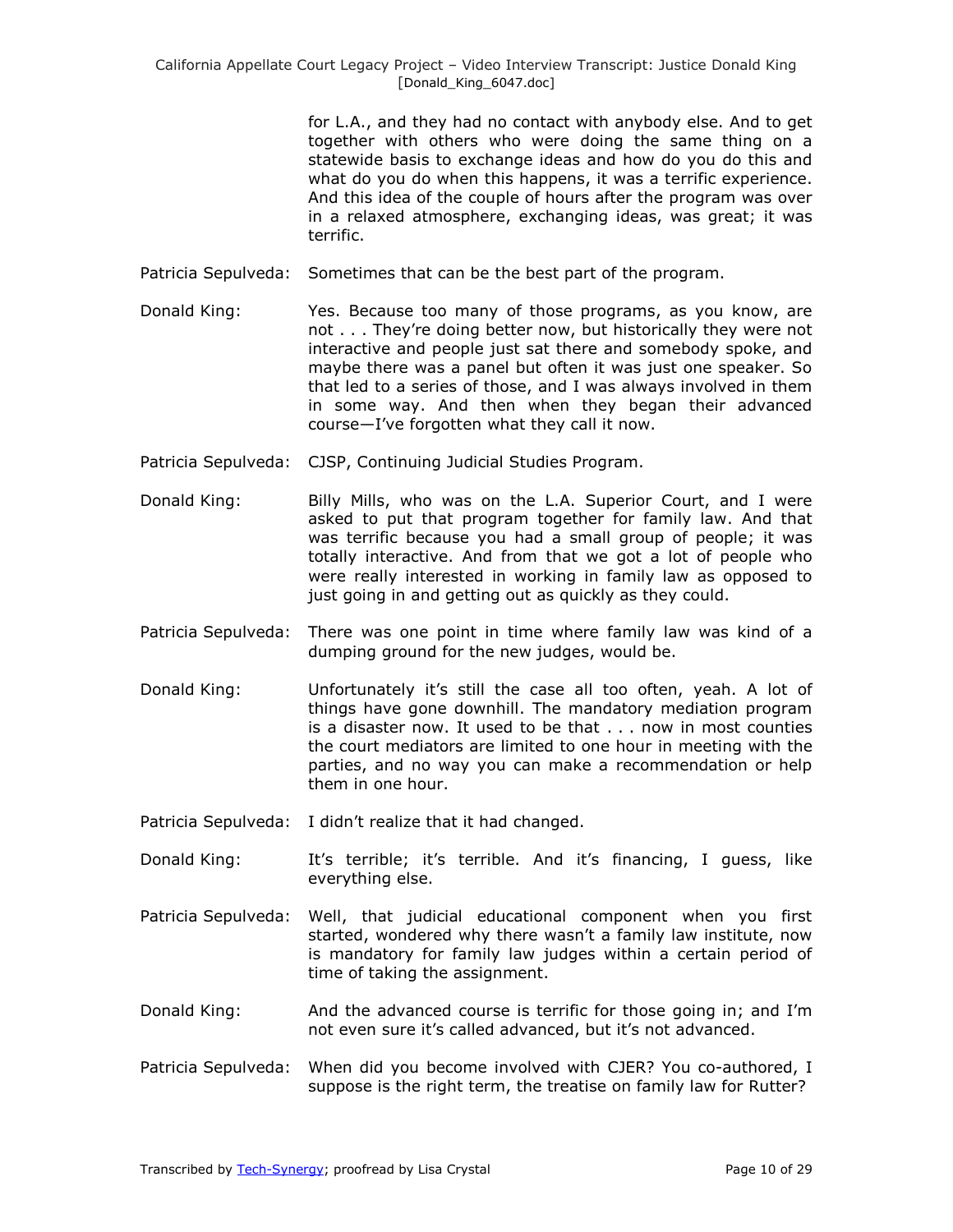- Donald King: CJER, I think it really started with that first family law program, because at that point there was—there is I guess still—a division between educational programs that CJER was putting on and that the Judges Association was putting on. And I was very much involved in the Judges Association programs. But when that started, I was always involved every year in the CJER family law judges institute, almost always on the program and almost always on the planning committee. So that was . . . that continued on until I went to the Court of Appeal and occasionally after that.
- Patricia Sepulveda: When did you first become involved with the Rutter publication?
- Donald King: I had been on some Rutter programs, again family law programs. In 1980 or 1981 they had invited me to become the co-author of their practice guide on family law, and I was happy to do that. I didn't know that I would be doing what I ended up doing when I was on the Court of Appeal with a lot of family law stuff, both at the teaching and doing other programs. So I was concerned whether that was going to have me kind of out of touch with things; but they didn't seem to feel that was any problem, so I did that. And that's been very successful. That book is the book most used by family law attorneys in California, and we write it in a way—and we get positive feedback about this all the time—so that family law lawyers and family law judges have an easy time getting right to what the issue is, finding what is to be said about the issue they have before them. That's our goal, and we think we meet it.
- Patricia Sepulveda: It still sits on my shelf and gets used in almost every family law case.
- Donald King: Well, we've now had the experience of . . . there are two Rutter group books, the Weil & Brown book on civil practice before trial, and now the Hogoboom-King book on family law, where they . . . And I'm the only survivor—the others, the three, are gone now. They have bought the rights to use our name, so they're going to have those books, it's kind of like the Witkin thing. Those books would be forever known as Weil & Brown and Hogoboom & King because these citations so much have been *[inaudible]* and there's been such an identification. So that's nice.
- Patricia Sepulveda: It is. It will be there forever. I thought Judge Hogoboom had passed away; I wondered about that. Now, in 1982 when you were nominated for the appellate court, one of the things I was reading was that you got a record of something like 423 letters of support to the commission on appointments. That really is phenomenal.
- Donald King: Well, a lot of it was from . . . I'm not even sure anymore what the breakdown was between lawyers and judges, but in the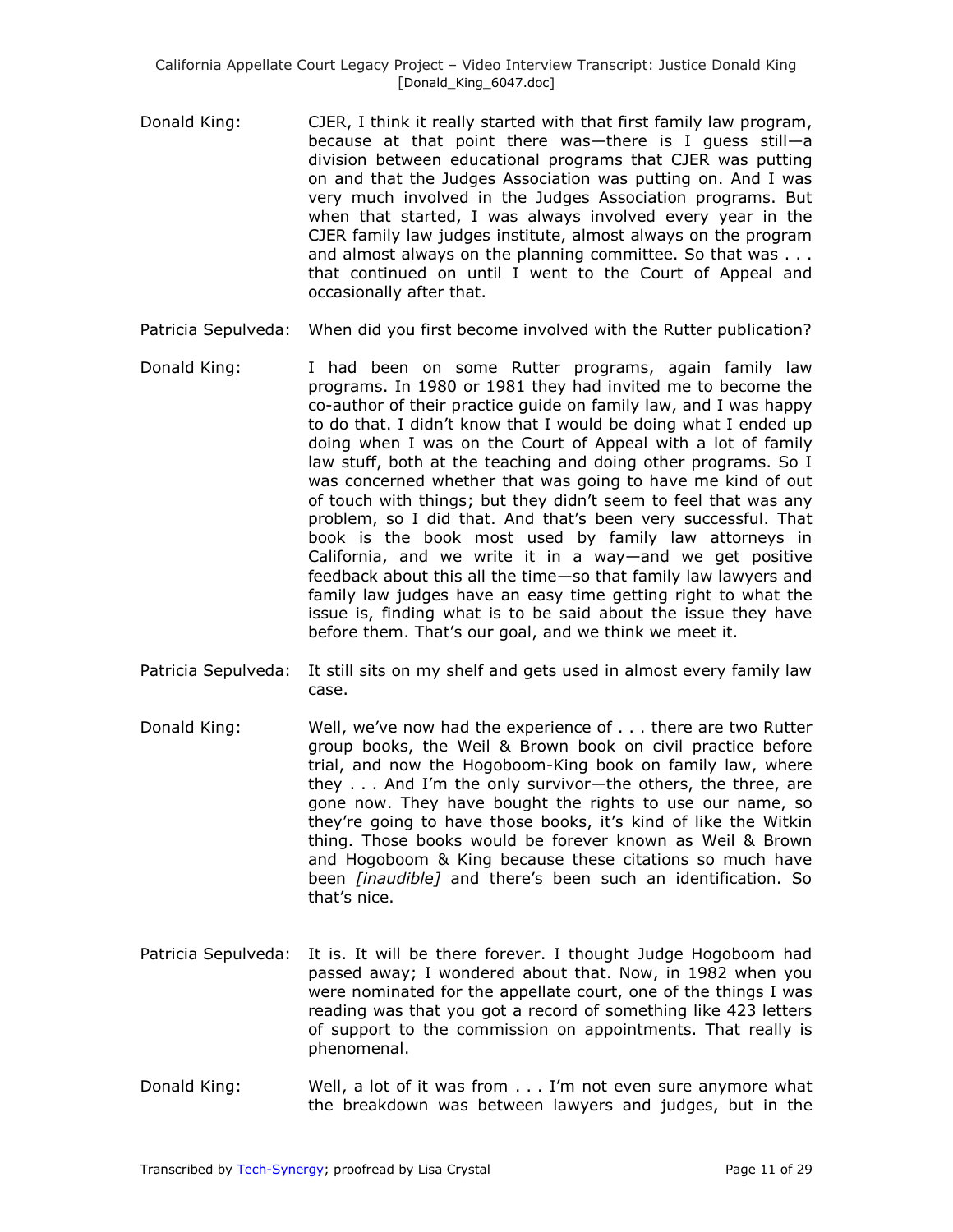> family law field I had a lot of contact with both. And because of having done some of these things, there was a lot of positive feedback, and so I think that's what generated that. It was very nice because it's . . . with busy people it's nice that they take time to sit down and write such a letter.

- Patricia Sepulveda: Especially the positive letters.
- Donald King: Yes.
- Patricia Sepulveda: And you also, though, were found extremely well qualified, as I recall, for the position, which is also a great honor to have that level of qualification.
- Donald King: I was the only one; I don't know why, but I was the only one.
- Patricia Sepulveda: And this was for a newly created position? Was this when Division Five was being created initially?
- Donald King: Yes.
- Patricia Sepulveda: Who were your colleagues then when you first came in?
- Donald King: Harry Low and Zerne Haning; we all started together. Zerne was there the entire time I was there. Harry left maybe two years or three years before I left. So we had a very congenial group and we worked well together.
- Patricia Sepulveda: Sounds like a good group.
- Donald King: Well, we went there . . . part of the reason that the division had been created was there was a tremendous backlog in the First Appellate District. And in fact I remember one lawyer telling me she had a case before the First Appellate District and she got a letter directing her to appear for oral argument in San Diego. She couldn't figure out what was happening, and what happened is they had transferred some cases out and they'd mixed up in not giving the notices of transfer out. So anyway, there was a considerable backlog. When we first came, we were assigned our proportionate number of cases, but we were given all the old cases; and what we found was that we had cases that had been fully briefed for two years or more where the trial would have maybe took place four or five years before, which is terrible.

#### $(00:30:58)$

Patricia Sepulveda: How does that work in family law?

Donald King: Well, it wasn't just family law; this was everything. So what we did, we decided that the most expeditious way we could handle that was to divide between the three of us subject matter areas. That's partly—or at least in the early days, until we got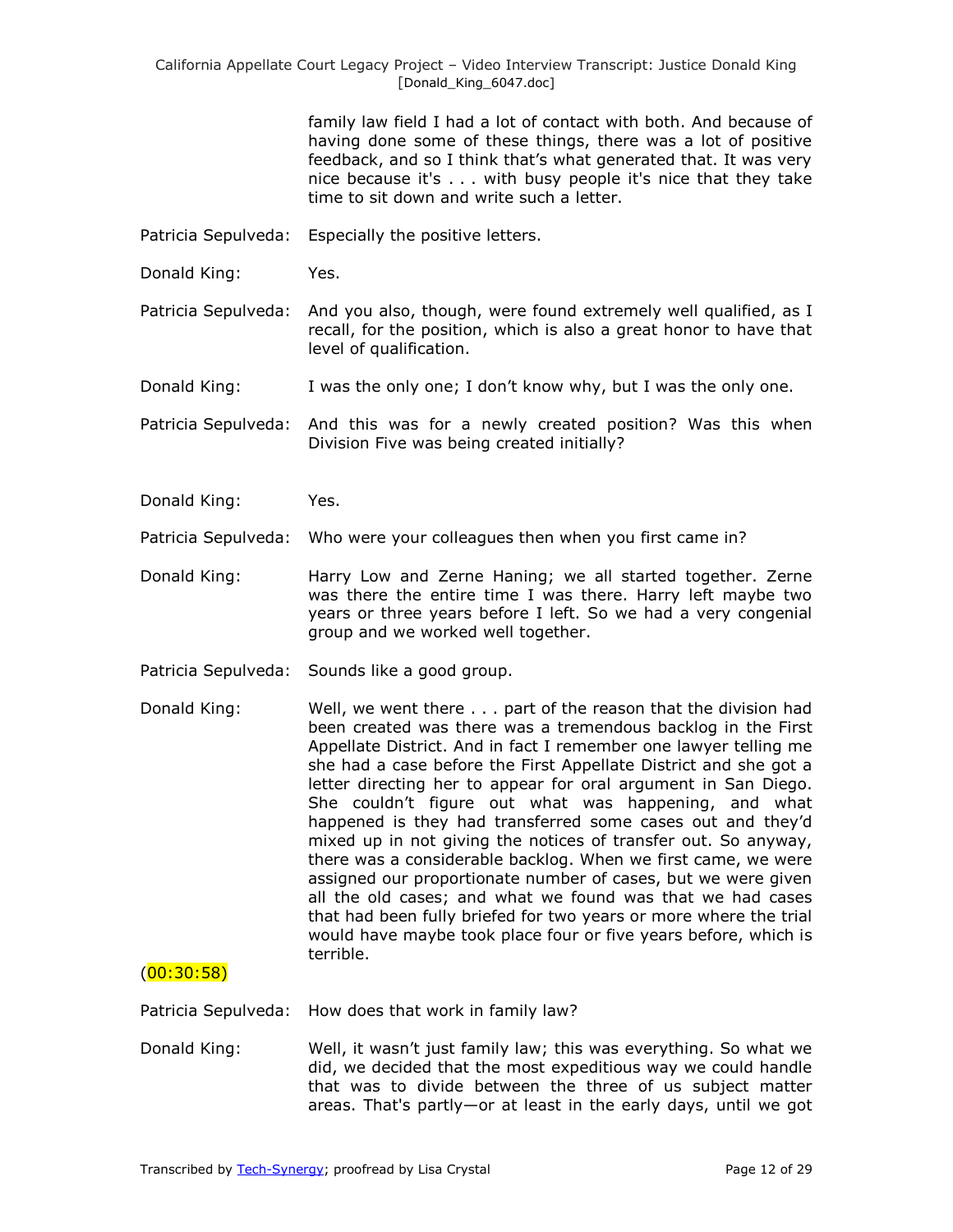current—that's what caused me to have so many family law opinions.

- Patricia Sepulveda: I was going to ask you that; because in eight years here, I haven't seen many that I personally got.
- Donald King: I took all the family law. I don't remember what I took. I took the family law cases, and I took one or two other categories; Zerne Haning took the tort cases and some contract cases or something; Harry got stuck with indemnity cases. And then what would occur is we would get all of the cases, all of these old cases in our different subject matters in our own chambers, and what you'd find is in the family law cases, for example, you might find eight cases that had essentially the same issue.

So we were able to produce more opinions than the other divisions because of the way we were operating. And we operated from the very beginning in a different way too. The minute—at least once we got caught up—the minute a case became fully briefed, it went on the next month's calendar. So these cases, as soon as we got a group together and knew what we were working on with those, we would put them on the next month's calendar.

So the calendars were quite large while we were getting caught up because we did have groups of cases with similar issues. And it was an interesting process in oral argument because sometimes we could pretty well get some direction as to where we were going, and it was helpful then to the others in the courtroom who had the same issue. But that's what started that. After we got caught up—which I think would have been about 1985 or something like that, about three years—then we started doing everything just in regular rotation. I still got a number of family law cases, but the others had them too.

- Patricia Sepulveda: So there were no more specializations, so to speak, after that?
- Donald King: No. Then it was around that time that I approached Chief Justice Bird about going back to the superior court to help them out. And I couldn't convince her to let me do that because she felt I could only do it if somebody else came up and replaced me and I said no, I can do both. So the result was that I didn't do that until Malcolm Lucas became Chief Justice. And it shows you there was some difference between the two of them. I ran into him in the garage a couple of days after he had been sworn in, told him what I wanted to do, and that afternoon there was an order that came to me giving me my assignment to the superior court.
- Patricia Sepulveda: So how often would you go back?
- Donald King: Well, at first I went back for two weeks every other month because what I thought I would do is try family law cases. But I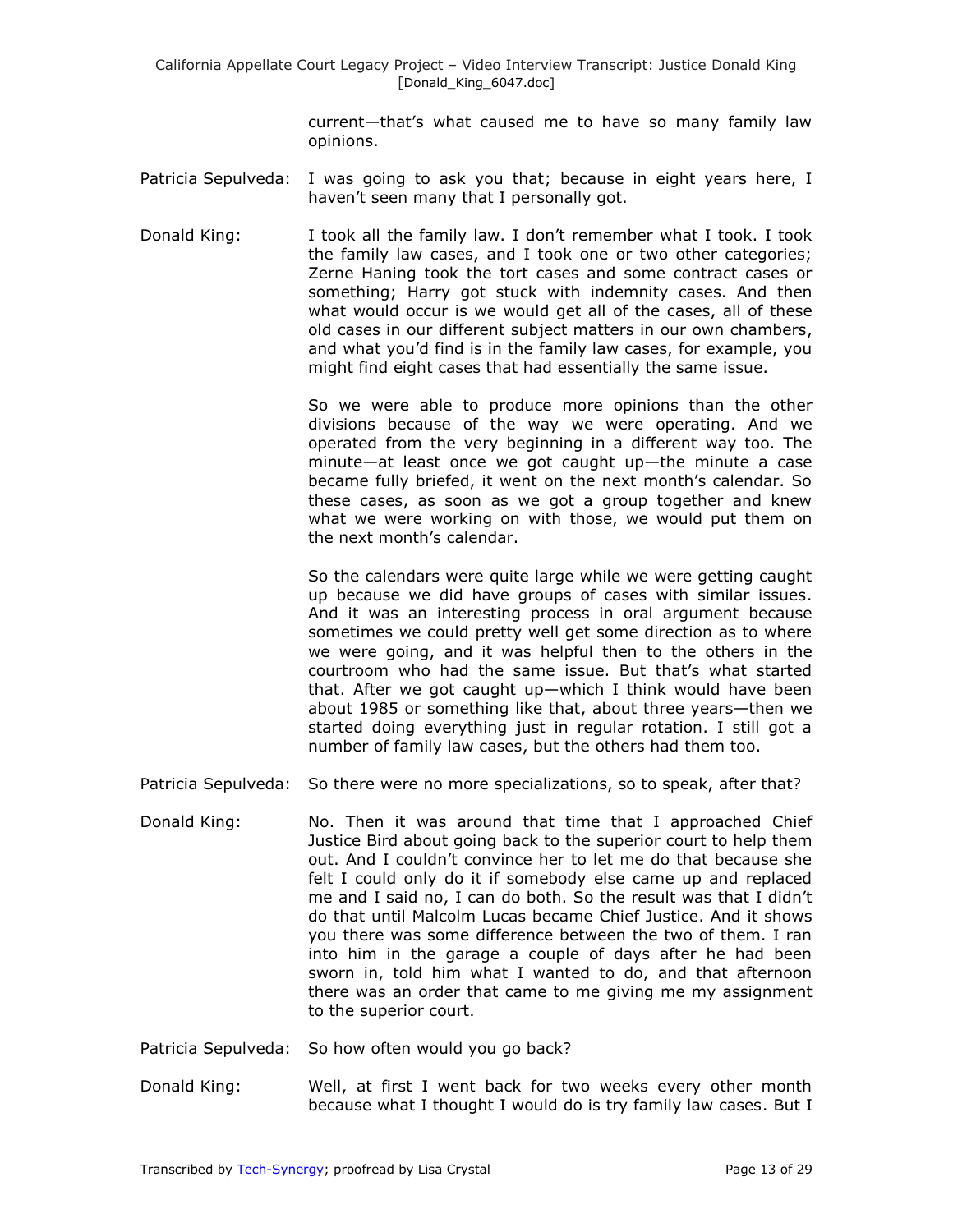found out very quickly that almost all of the family law cases ready to be tried should never have gotten that far; they should have been resolved much, much earlier. So that's when we start doing what is really a case management process with minor modifications identical to what I do today.

So I went over to . . . then I decided to change it by going over on some order to show cause days, where lawyers and clients were given an opportunity to come to me. If they would agree—I would explain to them what I was planning on doing and if they would agree to have it assigned to me then I just took the case from beginning to end.

# $(00:35:04)$

That worked out very well, because I took about 45 or 50 cases; and somewhere between 10, 11, 12, we settled the first day, got everything all done. The others, none of them ever went to trial; they all got settled. That just made it clear to me there is a better way to do things than the adversary system. So in effect, then, once I did that, I couldn't continue doing it the same way because there were such an ebb and flow. I had a point where I had no cases or down to no cases, and how did I get some more? How did it work?

So then what I started doing was taking higher-end cases. And they would be assigned to me and I found . . . That started this way, a very interesting experience. I was over there helping them out occasionally and the presiding judge called me one day and said, "We've got a difficult case. Will you take it on and see if you can resolve it?" I said, "Sure." So I got over there for what was supposed to be an issue on an order to show cause and it was Melvin Belli and his wife. And they didn't have a courtroom for us. They had a whole bunch of issues. They didn't have a courtroom for us; so they put us in the old City Hall, which was facetiously called the judges' lounge, which was a room just about this size, very small. It had a small, round table in there, and some chairs, and so we went in; they said go in there because we don't have a courtroom available. So we all we went in there and sat and then they said we're going to have to wait, we don't have a court reporter available. So we waited and started talking; and by the time the court reporter came, 15 minutes later, we had it all resolved by agreement. And these were difficult people.

Patricia Sepulveda: That's amazing!

Donald King: He was no more difficult than she was. They were both very difficult people. So it became clear to me that a mediation approach was much better—to get them involved, let them participate, let them be telling us how the case should be settled. And working within that framework, finding where the party's positions were, not having to decide anything in terms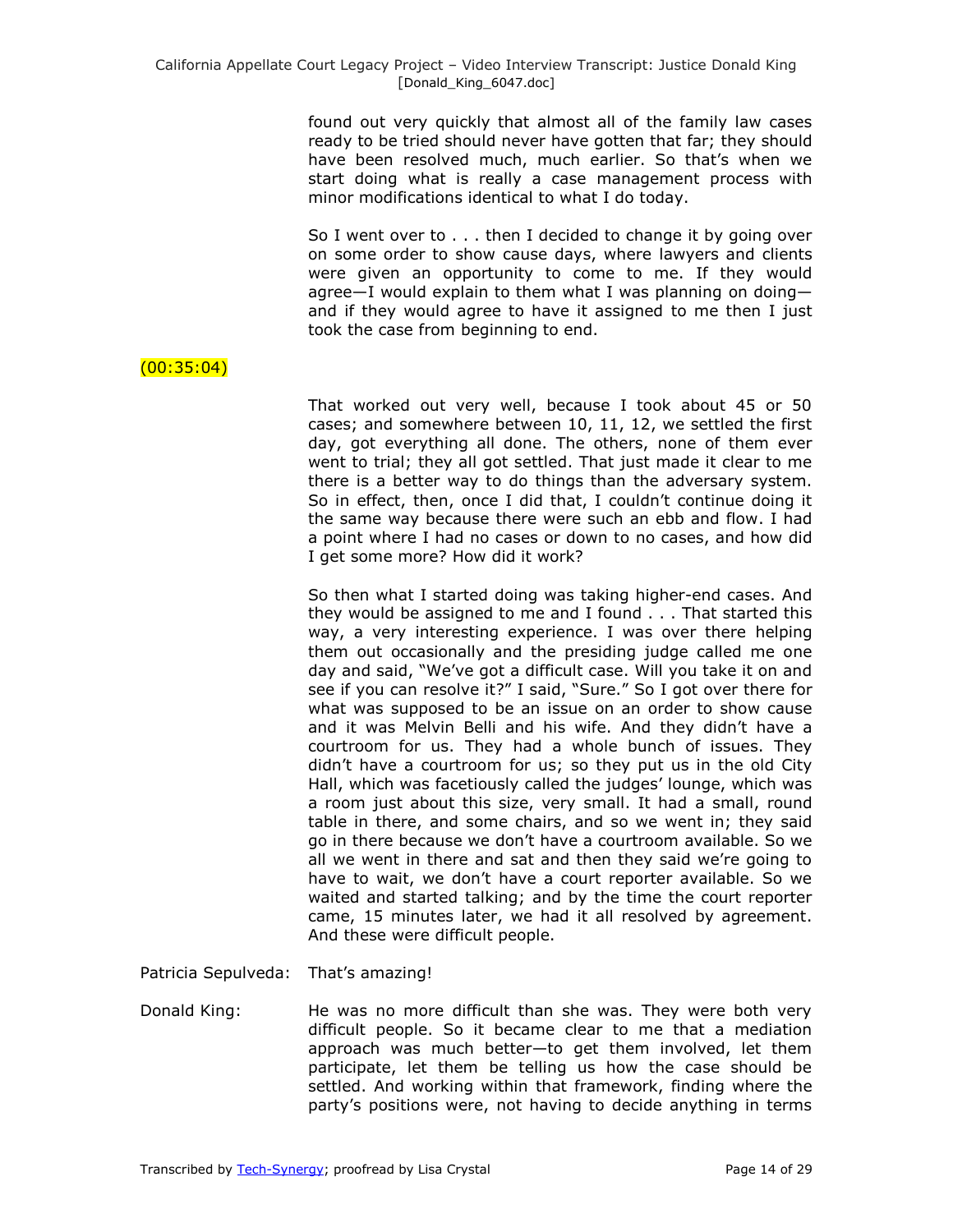of who is right or who is wrong but where within the extremes of their positions can you reach a point of getting agreement.

So that's what I did from that point on. I took higher-end cases, took them from beginning to end and provided case management, which is mainly monitoring things; but it also involves . . . I set up my own rules; for example, nobody could file a motion without calling me first. First of all, the exception to the public system—which I always explain to them, that it's contrary to public policy—is, I can have ex parte communication with anybody, including the parties. So one of the rules I had was that before an attorney could file a motion, he had to call me and get my approval. The result was we virtually never had any motions. And the files, essentially the court files are the petition and response and a judgment and the MSA. There's no paperwork. We ignore virtually all of the statutory procedural rules because we don't need them; we don't need to follow the rules for setting a motion because the way we do that is we have a conference call and say okay, what's a good day for everybody, and then we do it.

- Patricia Sepulveda: How many of these cases, when you got to this point of doing the bigger-end sorts of cases, were you handling a year?
- Donald King: It's hard to say because they would go on for varying periods of time. I usually would have about three or four of those at a time.
- Patricia Sepulveda: And you continued to do that until you retired?

Donald King: Yes, and after. I still do the same thing.

- Patricia Sepulveda: Do you?
- Donald King: Yeah, I just have larger numbers now, but it's the same thing. I had a meeting this morning with one client and his attorneys on a big, big case which has got a lot of complications to it. It's a Pereira and Van Camp case where a business has been sold for many, many millions of dollars; and from that some threatening action that the other attorney was going to take, which I can't stop him from doing—filing a lease pendente on what in essence is a commercial real estate business.

### $(00:39:58)$

What came out of that—I then called him afterwards and talked to him about the meeting to resolve this—he agreed to not do that. And it solved a lot of problems for the husband, too, who would be in a terrible position if he can't do anything in terms of refinancing or anything else without getting court approval.

I did that in other ways, too, in the *Belli* case. The nature of the Belli law office was they had huge cases, brought in huge fees; but the fees disappeared the moment they came in, and there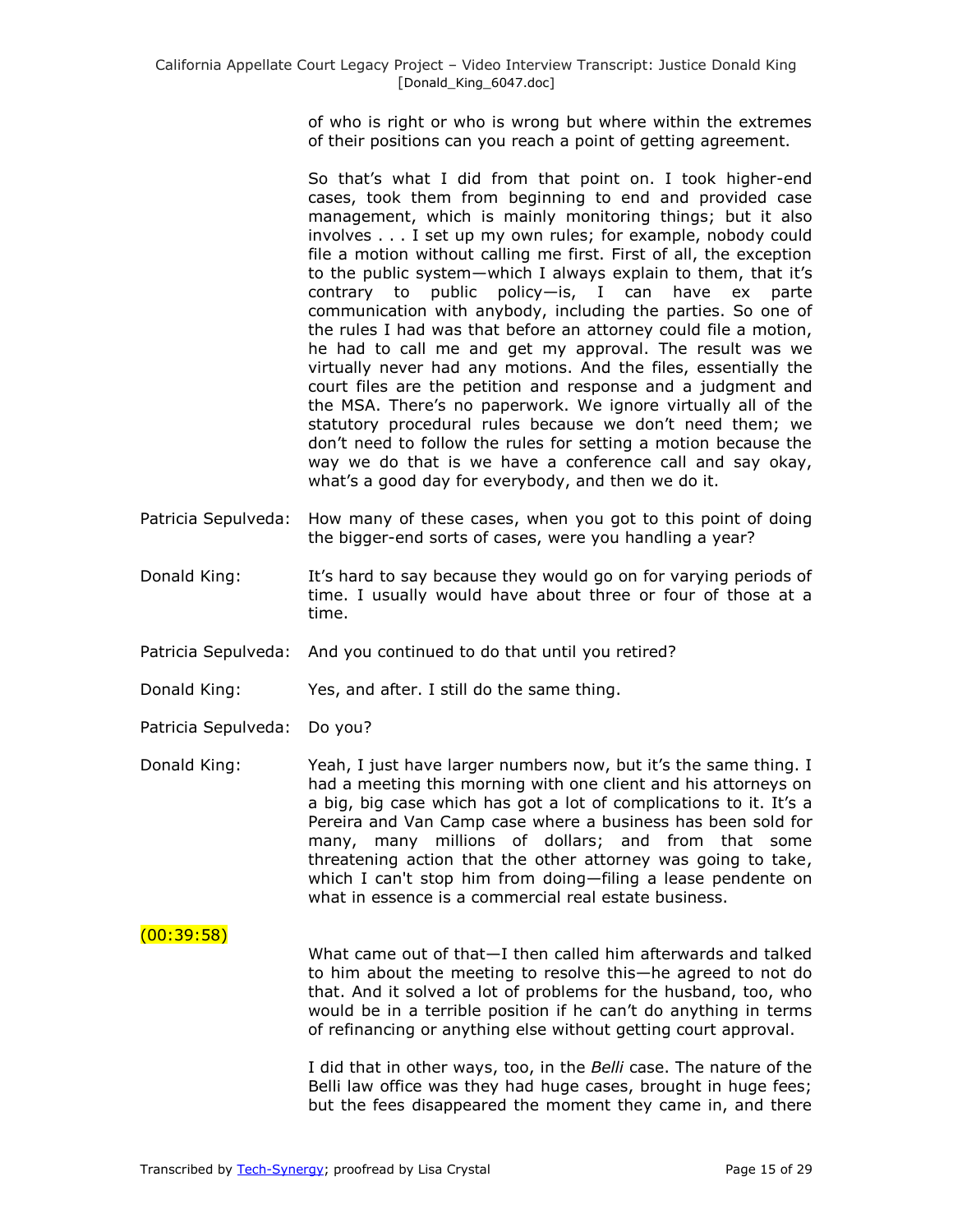would be huge accounts payable. So I ended up acting as an unofficial receiver, really—no court order, no nothing. And just every Friday they would tell me what money had come in during the week and what they intended to do with it; and if they didn't hear back from me by Wednesday they can go ahead and do that. And that's the way we operated, and with very rare exception, I usually said yes.

- Patricia Sepulveda: You must be one of the few appellate justices in the state that really, on a regular basis at least, was continuing to do this kind of sitting on assignment in a trial court.
- Donald King: Yeah, I think I was. Marc Poché ended up doing it after my model. He was going back, though, just doing trials.
- Patricia Sepulveda: I think Doug Swager, for a period of time at least, was going back once a year and doing a little bit of trials.
- Donald King: Yeah, that's very important. I think one of the problems with the Court of Appeal is . . . And it's especially true, I think, for lawyers, with all due respect, who came out of the public offices; they don't have the same kind of responsibility to satisfy clients, they don't have the same overhead expenses of a secretary and an office and so on. And I think it's an important experience to not get so far away from it that you forget what goes on and the way it goes on. So I always thought it would be a good idea for all appellate court justices every four or five years to go back for six months and do it and say  $\ldots$

It's so easy . . . I don't view the Court of Appeal as an ivory tower by any means; and there's a lot of benefits to it that you don't have at the trial court, particularly the interaction with colleagues on difficult issues. But I think it does have a tendency, if you're here for too long, to—unless you really work at it—to forget what's happening, and not only with regard to lawyers and their clients but in terms of looking at what judges do. I mean, sometimes it's too easy to say, "How in the world could this person have done this?"

Patricia Sepulveda: One of the things I always appreciated about your opinions on the Court of Appeal on family law . . . first of all I appreciated that they were coming from somebody who had actually done family law as a trial judge, and that's relatively unusual.

Donald King: Very unusual.

Patricia Sepulveda: It was in those days. And then the fact that you were still going back and so you again had maintained that touch with what happens in a court and what a trial judge is really facing in heavy calendars and warring parties.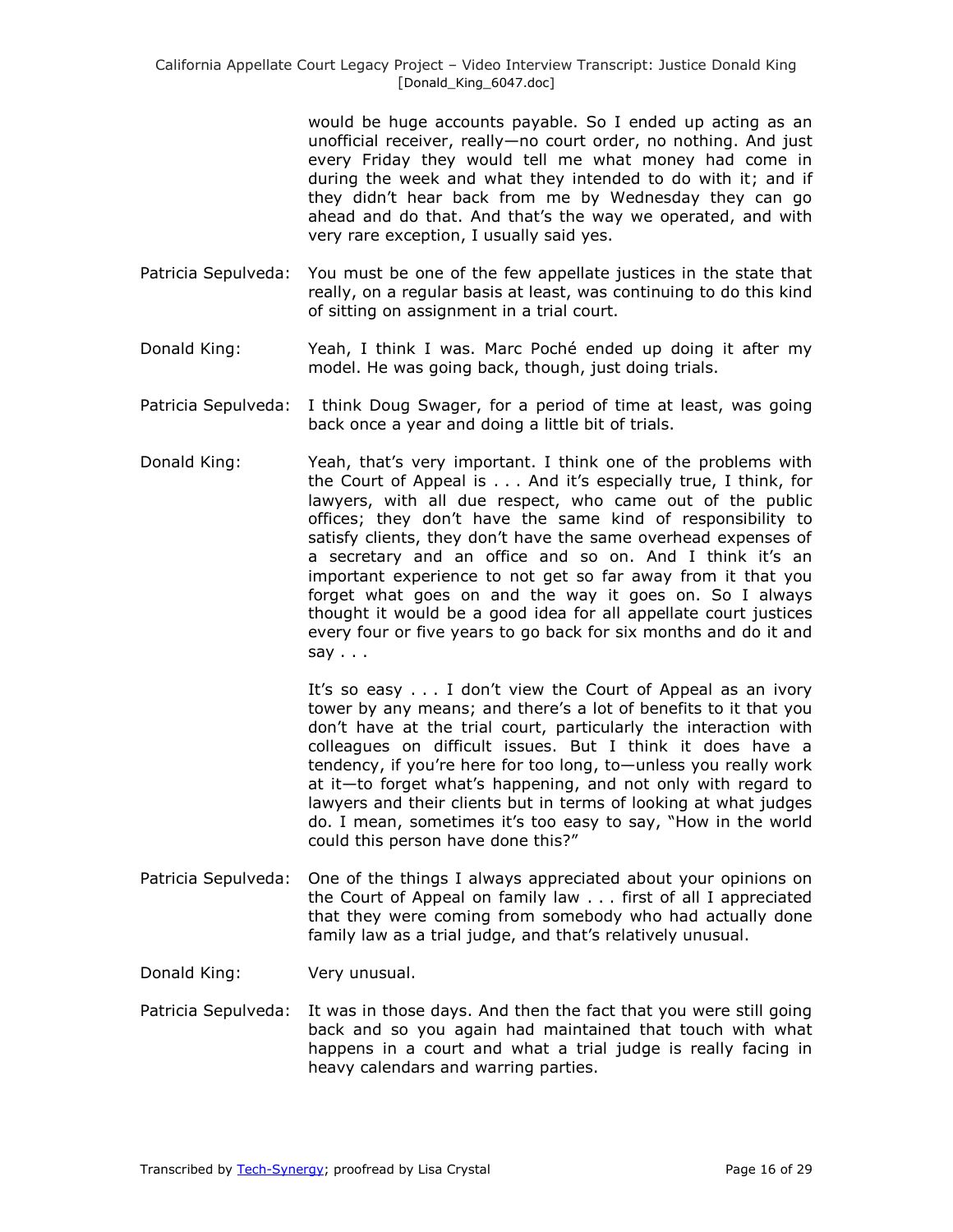- Donald King: Yeah. I did one other thing with my opinions in the very beginning, and I think I was pretty unique in doing this too. I always used the first paragraph to give the full holding in a case. If nobody wanted to read beyond the first paragraph that was okay, but to avoid misstatements in terms of what the case was saying . . . because in a lot of instances, certainly in the family law cases, I was writing them only partly to decide the case and just as much as an educational component for lawyers and family law judges in terms of how to handle issues and ways to do things.
- Patricia Sepulveda: It was interesting. I was chatting with Jim Libby before this interview, and Jim has been a family law commissioner for a very long time in Contra Costa County. And he said that Don King opinions and his opinions frequently had dicta in them, but that the lawyers and the judges that had been practicing in these areas and family law for some time appreciated that because it really gave you some idea of how to handle cases and how to apply the law that you were actually ruling on in the case.
- Donald King: It was especially important during the time that I was here, again because family law changed. The Family Law Act passed in 1971, and no-fault went out, or it came in. Certification of family law lawyers started in the late '70s. That's why I say I was in the right place at the right time in a lot of things. And opinions were just coming out and starting in the late '70s, but in the '80s . . . and so it was really a propitious time for me to use them as an educational tool.

# $(00:45:04)$

I think I never distinguished between cases or opinions which I wrote on any case, but I particularly had a case called *Marriage of Cream.*

- Patricia Sepulveda: I was going to say, I was going to talk to you about *Cream* in that regard.
- Donald King: Yeah, *Cream* was the case of the only privately owned geyser in the United States. And I used that both for my own knowledge but also talking to family law judges around the state to have an appendix giving 12 or 14 ways that you can resolve issues by agreement as the tool. But it was an example, what I tried to do really in every opinion, but it was a . . . I thought it was . . . if I was doing this, deciding it for these parties, and then the case might well have not even been published.
- Patricia Sepulveda: Well, I think that *Cream* opinion, as well, is an example of what I was speaking to where you obviously had the experience in family law of having parties that want to potentially bring it into court and have a judge decide how to divide pots and pans. Or my favorite when I was doing family law was how do you divide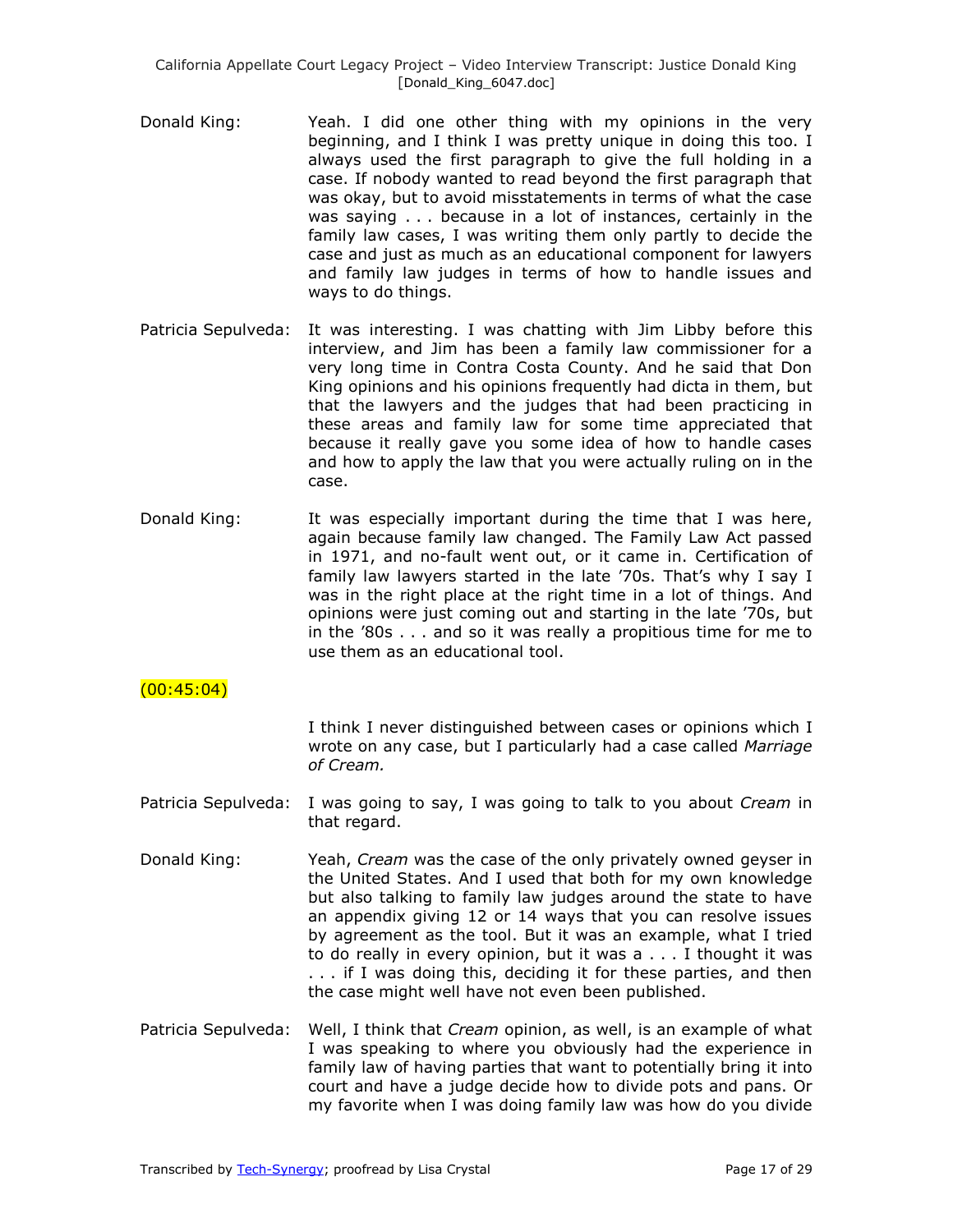the Golden Retriever or who is going to get custody of the Golden Retriever. And you recognized in that opinion, even though we found it was improper to force the parties to get in a bidding war and an auction between themselves for the geyser . . . but there were all these methods that, by agreement at least, between the parties, could be used—creative ways.

- Donald King: Yes. I think that's a deficiency in the system, that there's ... most judges are so busy, they don't have time to think about creative ways of doing things. And I think there are ways that we can help lawyers get their cases settled, and that redounds to our benefit.
- Patricia Sepulveda: And that may be one of those areas where the cocktail-hour continuing education part of the program gives the judges the opportunity to really talk about these kinds of things. Other than the *Cream* opinion, what other opinions do you remember that you thought were particularly important in the family law arena that you authored? Do any come to mind?
- Donald King: I don't distinguish between them, really.
- Patricia Sepulveda: Now, were *Richmond* orders kind of your creation, or—
- Donald King: I was the trial judge in *Marriage of Richmond*, so I used that as a tool which I thought was very useful in certain circumstances. The circumstances in that case were that Mrs. Richmond had seemingly become a lifetime student, and probably she kept saying she was going to finish her postgraduate work and become a teacher, I think. It never seemed to happen. So I asked her on the stand to give me a time by which she would finish her work and what time beyond that she would need to get a job, and then I just incorporated that into a *Richmond*type order. Unless she showed . . . I gave her the time she asked for and provided at that point spousal support would terminate, jurisdiction would terminate, unless prior to that date she made a motion and showed good cause why it should be extended.

It made a lot of sense, and it's very useful I think, especially in the short- or medium-term marriages, especially in cases where the parties are in their 30s. One spouse—usually the wife is; the kids are old enough now, they're teenagers—wants to go back to school, and yet it provides some incentive to do things by a given period of time. And it's good for the one who's paying also because it gives them some light at the end of the tunnel. And it puts the burden on the supported spouse to show why things have not developed the way she—usually it's a she—have anticipated. So they're not shut off from getting support beyond the date set, but they've got a burden of proof; and that's where it ought to be, because the other side never has enough information or insight to shoulder that.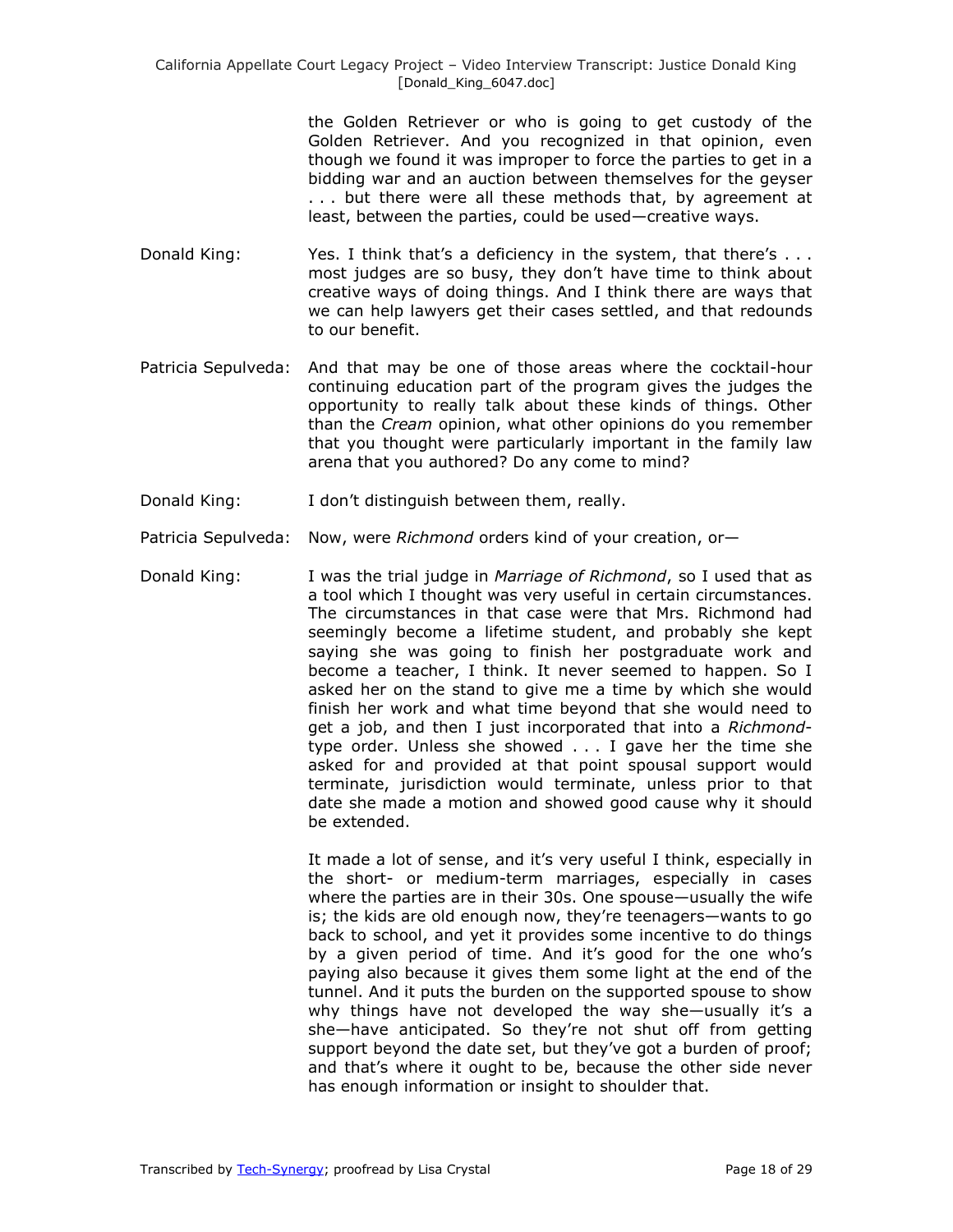> Yeah, so *Richmond* was one of the things I did in the trial court and then affirmed by the First District here.

- Patricia Sepulveda: Again, another example, I think, of a creative way of trying to approach some of these cases.
- Donald King: We just had, for example . . . Last night I just had a . . . I've got a very difficult case with very difficult people with a lot of money.

### $(00:49:52)$

They've got a very expensive house up for sale, probably a \$15 million or \$20 million house. They're battling every step of the way in terms of how it's to be done. The realtors who are handling it can't do anything without the rule of both people, and these are not two people who agree on anything. One of the most difficult cases I've ever had. So in a telephone conference call for about an hour yesterday afternoon, an hour and a quarter, I finally got them to agree to the attorneys agreeing to a person to be appointed as a third party—kind of like a receiver but not officially. And that person would be responsible for all dealings with the realtor in terms of what painting has to be done, what has to be fixed, and so on—as to everything other than an ultimate debt, a question of whether an offer is accepted or countered or whatever.

That adds up to the parties. So it gets them both out of this, gets them both out of the realtor's hair, and it's again a different way of doing things that I don't think would be burdensome. These people can afford it, but I don't think it's even going to be costly, because it may require one or two phone calls a month from whoever this person is and the realtor to say, "I've got a bid this much for some painting that needs to be done"; "send me the bid and I'll tell you whether it's okay.‖ It's not going to be a big deal.

- Patricia Sepulveda: It sounds like you're still really enjoying doing this part of the business.
- Donald King: Oh, yeah. Well, this is partly why I like dealing much more with the parties. Part of the problem when you are on the bench, whether . . . and certainly at the trial level you don't have access in the same way, and motions have to be filed because there is no way to get a resolution. For example, you saw, I am sure, in the custody time-share era, someone either is always picking up the child late or bringing them back late or not showing up at all or whatever. So that person who is disadvantaged by that calls her attorney; that attorney calls the other attorney, says, "Well, actually that didn't happen, I will talk to my client." And, well, he told her he wasn't going to come. And there is no solution to it, whereas these telephone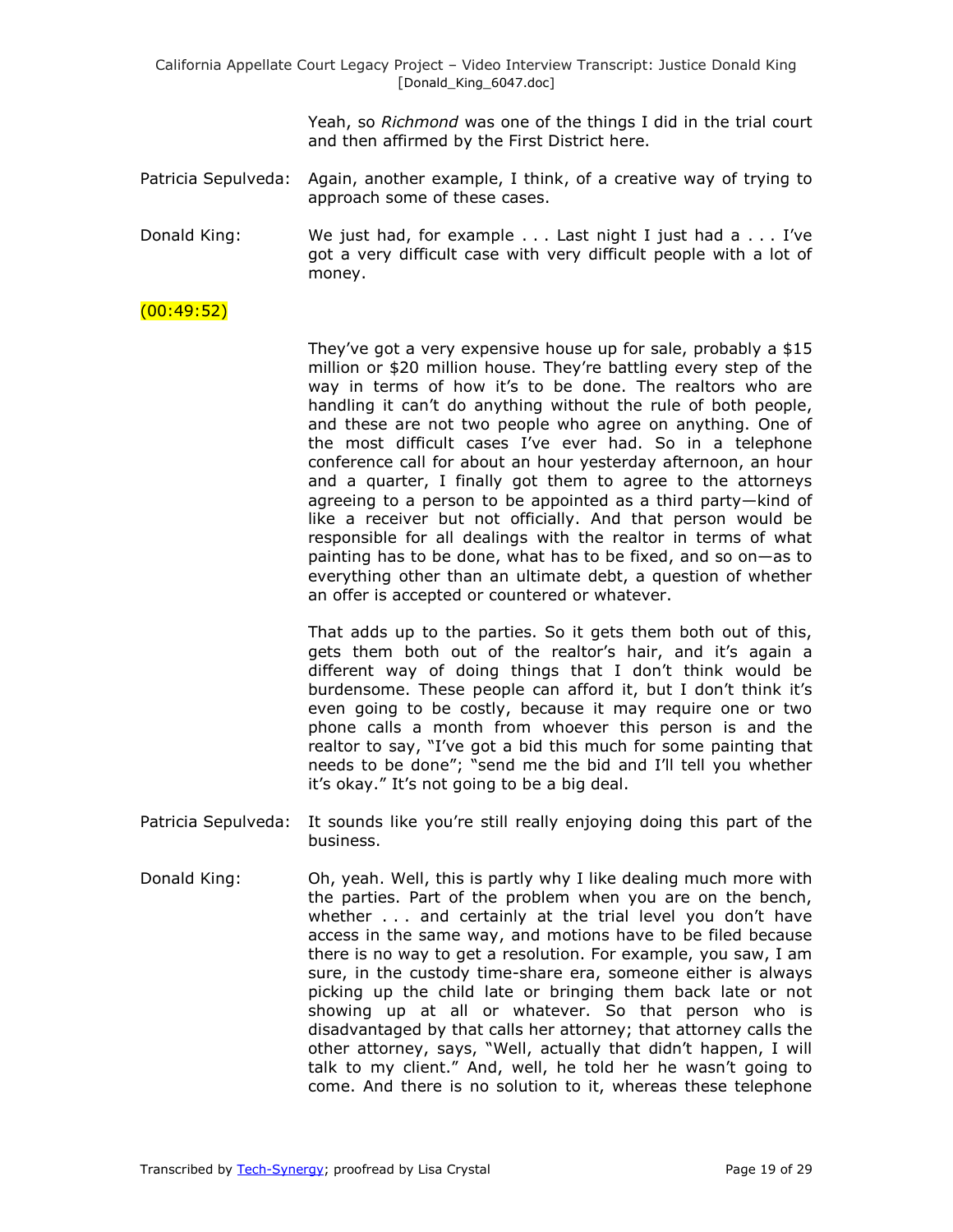conference calls I had or individual calls in that kind of instance solves the problem.

And it's just a so much better way of doing it; it's one reason why we avoid all that paperwork. We rarely have . . . I had my first discovery motion in nine years earlier this week—first one that actually came to a point of wanting to be heard as a motion. So it makes it much easier, much less expensive, and lawyers tell me even with the outrageous amounts that I charge for my services, it costs the clients less than if they were in the public system, the free public system. It's terrible.

- Patricia Sepulveda: How many cases do you think are going out into—
- Donald King: Tremendous numbers; I don't know. I don't think that that many other family law cases, although there are an awful lot of . . . There is at least one lawyer who does what I do full time in San Mateo County. There are at least another 8 or 10 lawyers I know who do a lot of private judging in family law cases in the Bay Area. There's one in Marin who does it almost full time also.
- Patricia Sepulveda: There's at least one in Contra Costa.
- Donald King: Yeah, so there's a lot of it. And yet in the civil area, between people at the American Arbitration Association, where I work through, and JAMS, they're probably—and just in the Bay Area—there probably are at least somewhere between 10 and 15 people working full time.
- Patricia Sepulveda: Are you doing exclusively family law?
- Donald King: No.
- Patricia Sepulveda: No?
- Donald King: No. I do mostly almost all family law, but I also do a lot of arbitration; and those are civil cases, usually contract disputes. And I do some other mediation works in other areas. I have a case now. And I've had several over the years in probate cases; it also works where you get family disputes going on, often kind of tearing the family apart, now that the controlling person of the family has died.
- Patricia Sepulveda: This may be a reason why we're seeing, I think we're seeing, a lot fewer of the family law cases—at least that are bigger-end cases and have a lot of issues in them—here in the Court of Appeal. It may be because a lot of those are going out to private judging.
- Donald King: I think so, but I think it's also true with civil cases. When I ran into judges from the San Francisco Superior Court, they complained that we're taking all the good cases.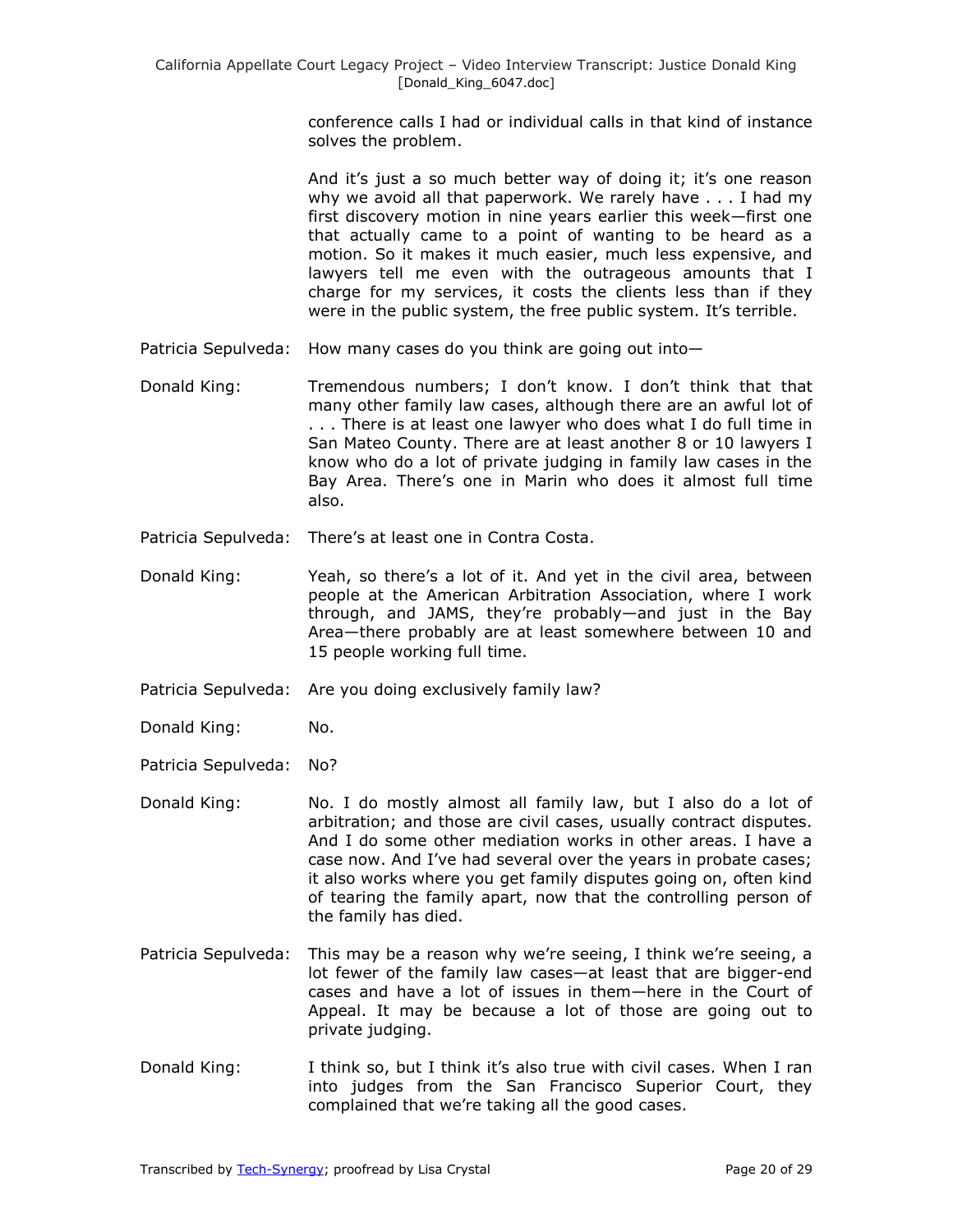Patricia Sepulveda: Yes, they do. They talk to me about that at lunch frequently.

 $(00:54:56)$ 

- Donald King: That all they get is asbestos and unlawful detainer practice, they say. So I . . . and I think it's true, but you know it's a deficiency in the system. The system ought to be providing mediation because that's what these cases want; they don't want litigation. The costs of litigation are too great; it takes too long to get it over. They want mediation, so that's why they go to JAMS, or they go to AAA or Southern California or ARC, or whatever the other one is called. They want something that the court system doesn't offer and they're willing to pay a lot of money for it.
- Patricia Sepulveda: And of course, I guess, the negative argument about this is that it's only the rich that can afford to go to you and get what they may need.
- Donald King: That's true.

Patricia Sepulveda: And everybody else is stuck in the trial courts.

Donald King: That's true, but if what these lawyers tell me is correct, that it costs their clients less to do it that way than to do it through the regular system, it makes sense. And I think it would be true for moderate cases also. I fully believe one of these years we will have what's called a law firm: a group of lawyers who get together and who will mediate medium-sized cases on a very inexpensive method and do it full time. So they don't need the same kind of malpractice insurance coverage; they don't need the staff; they don't . . . In fact in mediation they don't even it's helpful to have a computer, but it's not critical. And just have some nice office space that they can share and that they will . . .

> The lawyers love doing mediation. The ones who are doing it privately, they just love doing it, and they'd like to do it full time. Everyone I know who does it would like to do it full time, and I think that will happen one of these days, and it can be done in a way that is not too costly. But again the public system ought to do it. The Continuing Judicial Studies Program, three or four years ago I guess now, had a mediation program.

Patricia Sepulveda: They did.

- Donald King: And they were going to expand it the next year and also have one for family law, and then finances caught up with them and they didn't do it. I think they've cut off the first one.
- Patricia Sepulveda: Really? I think they have.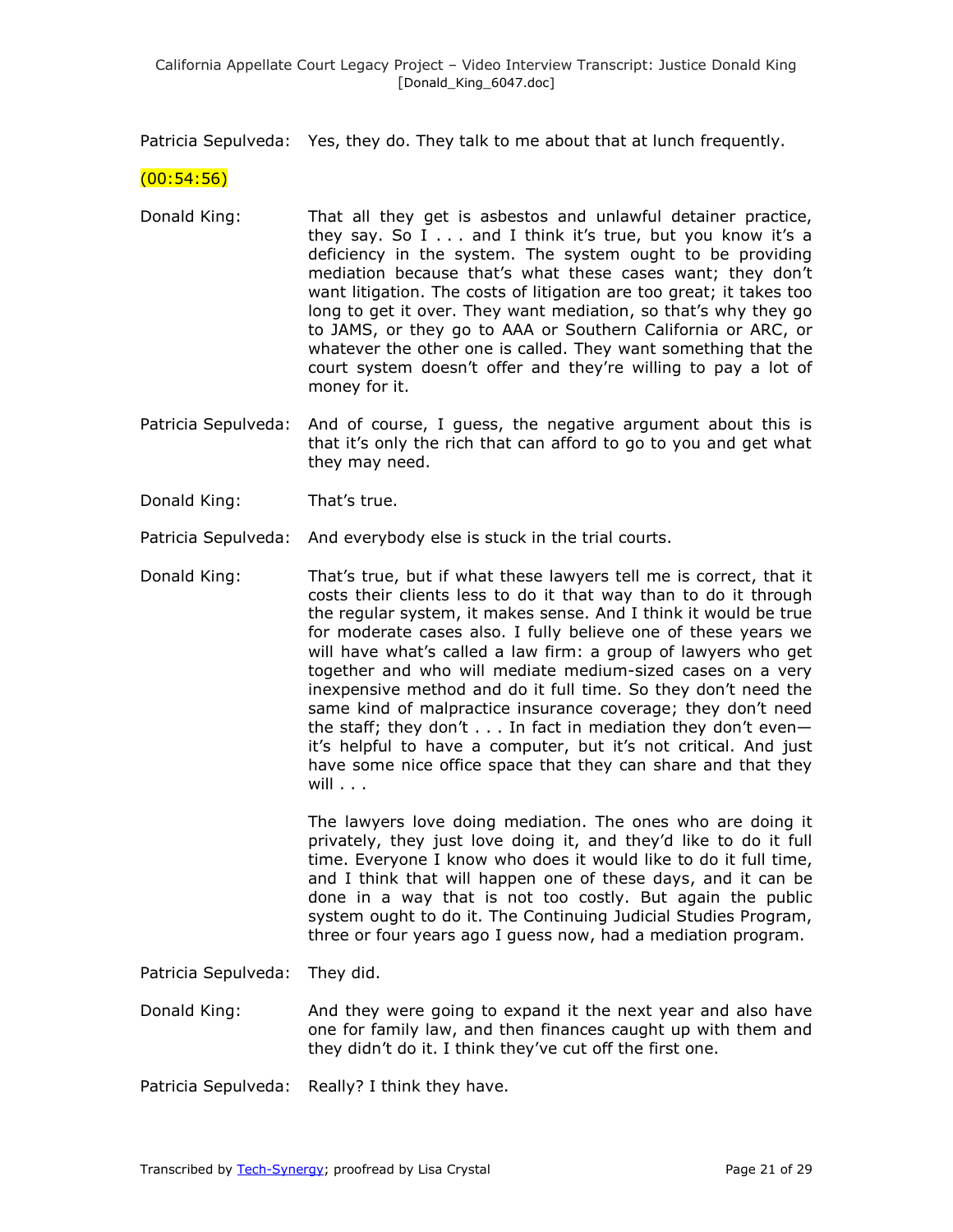- Donald King: I don't think they have any, and yet that's what's wanted. That's what is wanted. That's what the lawyers want. That's what the parties want.
- Patricia Sepulveda: And in family law, as you were talking about, that's what makes sense.
- Donald King: Yes, but I think it's beyond that, Pat. I think it's the whole system. I don't know that much about criminal, I don't know that much about juvenile. But in probate and in civil cases that's what people want. And the thing that's remarkable about them is you get cases settled that way. It's early intervention. It's before they've got huge investments in, and you're helping them in a way that the adversary litigation process doesn't.
- Patricia Sepulveda: And hopefully by having the parties reach an agreement rather than having it go to trial and having a winner and a loser.
- Donald King: Works much better, much better.
- Patricia Sepulveda: You lessen the continuing hostility, which as you know, in family law some of these cases go on forever.
- Donald King: Yes, and it does; there's no question about it. When they've reached their own agreements, it's amazing how they will bend to the breaking point to comply with it. But you know, on the civil side, once you get away from . . . Well, certainly in any kind of business litigation cases, they usually are people who have ongoing dealings with each other. They don't want to get into big, heavy litigation and have it possibly destroy their relationship. They want to get this dispute over and get on with their other relationships with each other, and the public court system doesn't give them that opportunity. So that's why so many of them go into the private sector. It isn't even a matter of economics; they want an early resolution.

It's similar . . . the federal district court, as you know, has an early neutral evaluation program. The same sort of thing: they want early resolution and the court system doesn't give them that. There's no way to get it. And I think it's a real deficiency because what it means is that the system, the court system, is not meeting the needs of the people who would otherwise use it—and that's partly when they leave to go. It isn't just the rich; it's because they're going to seek what it is they need to solve their problem.

Patricia Sepulveda: Why do you think the public courts haven't responded?

#### (Audio Break 00:59:37-00:59:54)

Patricia Sepulveda: Don, why do you think the public court system hasn't responded to this need that's out there?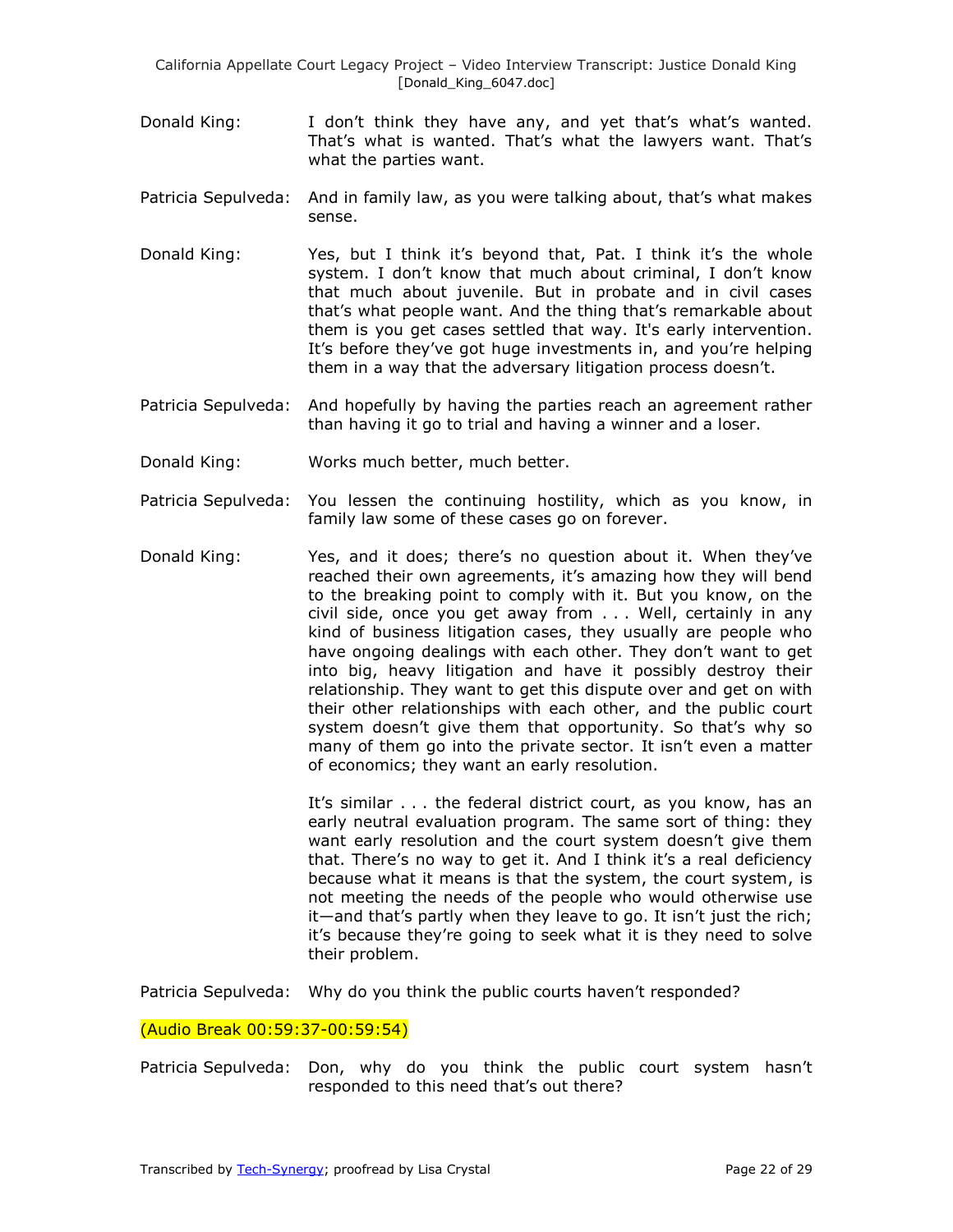- Donald King: I don't think they understand it or recognize it. For many years, probably now 18 or 20 years, there had been a professor at Harvard Law School, Frank Sander, who is advocating what he called the courthouse with many doors. You came into the system and you went through the door that fit your need. We just have one door in our court system.
- Patricia Sepulveda: And try to make everybody fit.
- Donald King: Make everybody fit the system instead of having the system fit the need of the parties. I think it's mostly a factor of overload. I said earlier that most judges are so overwhelmed by their workload they don't have time to think about other things. But there is no question in my mind that that's what . . . The need is there, and the court system ought to be doing it. I think that the settlement conferences are not the same because they're usually too directive, and also they're late in the game. They're usually so close to trial that so much money has been spent. I remember when I was on the superior court I was talking to one of the very best settlement judges we had, and he said the most difficult thing he had with a case and getting the case settled was because there was a million dollars had been paid in attorney's fees. This was a case involving an auto manufacturer, so it wasn't somebody who didn't have money. So I would hope that the system at some point would make that change.

And the Legislature, of course, knows nothing about this law. And in fact, now the minute you mention family law everybody hides. But the court system won't recognize it, and I don't think they do. I don't think . . . for one thing, I don't think they realize how many cases there are that are getting out of the system to go to the private sector for that reason—a tremendous number. I mean, if you've got in the San Francisco JAMS office, if you've got 12 or 15 people who are working full time every day a different case—usually every day or maybe two days on a case—that's a lot of cases over a year, and they are . . . But they're providing the service that that case needs and the public court system is not.

- Patricia Sepulveda: I think, as you say, it's not just family law; it's all civil we see this.
- Donald King: At civil.
- Patricia Sepulveda: We see the civil cases we're getting here in the Court of Appeal are very different than they were eight years ago when they started here.
- Donald King: Absolutely. Now it's all, it's all—I exclude criminal—but it's all, all civil cases at all times. And I think at some point it will change, but it requires . . . It's more than leadership, because I regard Ron George as a very good leader. I don't think he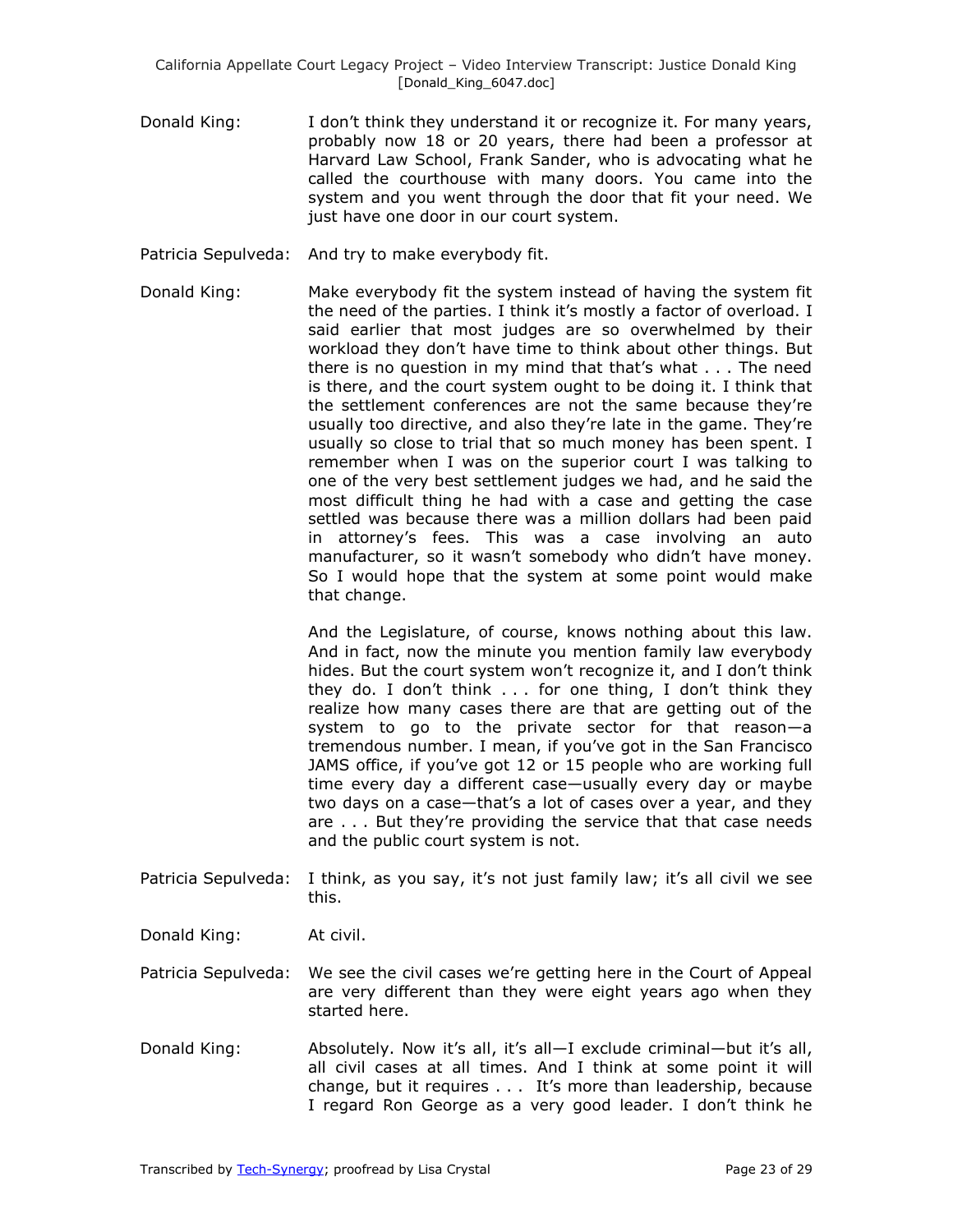understands this either. I don't think anybody within the system understands it. I don't think they understand how much of this is going out. I don't think they understand why it goes out. I don't think they understand what the needs are. They look at the court system as being in the business of trying the case that comes to trial.

- Patricia Sepulveda: In all of those years that you were in the Court of Appeal, what were the biggest changes you saw? We've seen a tremendous difference in the type of cases that I think that we're seeing.
- Donald King: Well, the biggest change we had was getting current, because that was very discouraging. One of the problems when you had cases that had been tried before every war, in many instances the law had changed. So it was a . . . and of course it wasn't fair to the parties that five years later they were finally going to get an opinion.
- Patricia Sepulveda: And did you say they were actually transferring cases out of the First District down to San Diego?
- Donald King: Yeah, they had done that, and they were talking about transferring more of them. And then when we came, then they stopped doing that. I think the . . . nothing much changed on the criminal side in the years I was here. The three strikes came along and there were, there was, a lot of letting the dust settle on that in terms of what did it mean and how did it work. And so there were some reversals because it was something new and not fully understood how to do it. But that I think the trial judges picked up on that pretty well; and of course I think also the DAs and public defenders picked up on it well, so they were helping trial judges.

Other than that, nothing much changed on the criminal side. On the civil side, I don't know. To me one of the great benefits of the Court of Appeal—and this has nothing to do with the way the cases change—but one of the great benefits was if you had good staff help.

# $(01:05:03)$

It allowed you not to ignore their work, but to spend more time on the cases you found to be most interesting; and that was a luxury, that was a real luxury.

Patricia Sepulveda: Did you have two attorneys in your chamber?

- Donald King: I had two. And one of them was the best, I think, in the whole system: John Isenberg, who has probably appeared before you. Now he went to—
- Patricia Sepulveda: He later became our lead attorney and then went into private practice.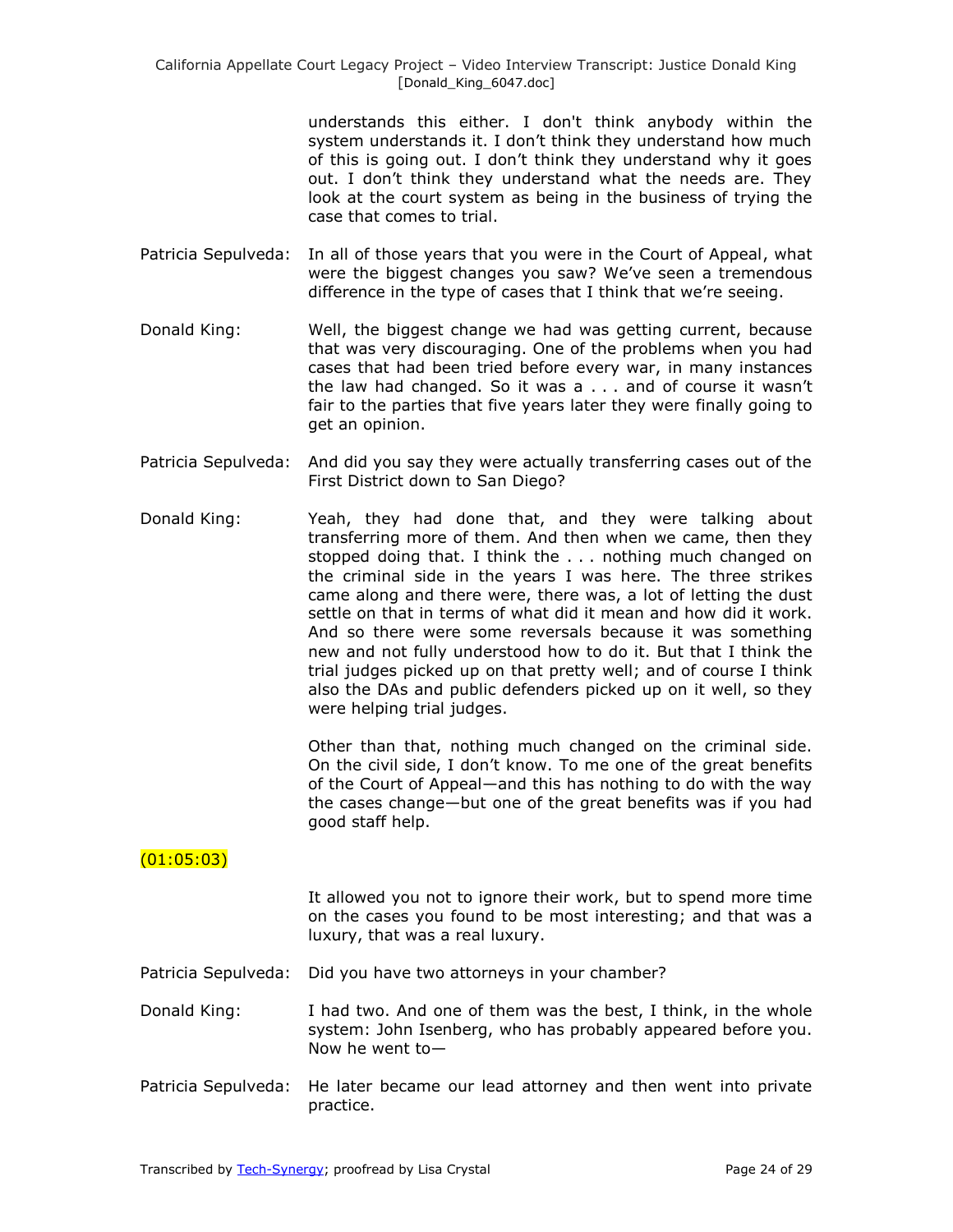- Donald King: Yeah, he was terrific. But I was always impressed with the attorney staff for the Court of Appeal here and I think throughout the system.
- Patricia Sepulveda: Did you write a lot of your own opinions or not?
- Donald King: Yes. And the reason I paused is that on the criminal side, as you know, once there was a free attorney and a free appeal . . . And nothing worse could happen to you. There was an appeal which, if it would have been a civil appeal, we would have imposed sanctions for a frivolous appeal. So I didn't spend much time on those. I'd look at the briefs—I always read the briefs in every case—I would look at the briefs, and I would look at what the staff person had done and recommended.

But when you have a case like a guy who was picked up in the United Nations Plaza for selling drugs to an undercover agent under the San Francisco system was his first offense, well, they agreed to put him on probation for a period of time. And that's how it goes. And then he's picked up two months later selling drugs in the United Nations Plaza to the same undercover agent and they revoke his parole and he's appealing the revocation of his parole—not a very weighty legal issue to deal with. And there certainly were some criminal cases that were weighty, and of course we did have the ones that came, were life without possibility of parole; and those you did spend more time on.

But many of the criminal cases did not have complex issues; many more of the civil cases did. But there were a lot of civil cases that were fairly easy too. You would get a summary judgment granted that shouldn't have been granted because there were some material issues of fact or something like that. Again, it doesn't take a lot of work to do that; you have to understand what the record is and the law, but . . . So it varied somewhat. If you have good staff and you can rely on them and they're doing what they're supposed to do, it relieves you of a lot of the burden. You still have to work on every case, but working on my revocation parole case really meant just reading the briefs and reading what had been prepared and saying "this looks fine."

Beyond that, the more interesting the case was to me the more I wrote the whole thing; and as I say, that's a luxury to have the time to do that with the cases that have issues you're interested in.

Patricia Sepulveda: So if you saw an interesting, let's say a family law, case that was coming in with something new and different, you might have grabbed that yourself and . . . or at least spend a lot of time on it after.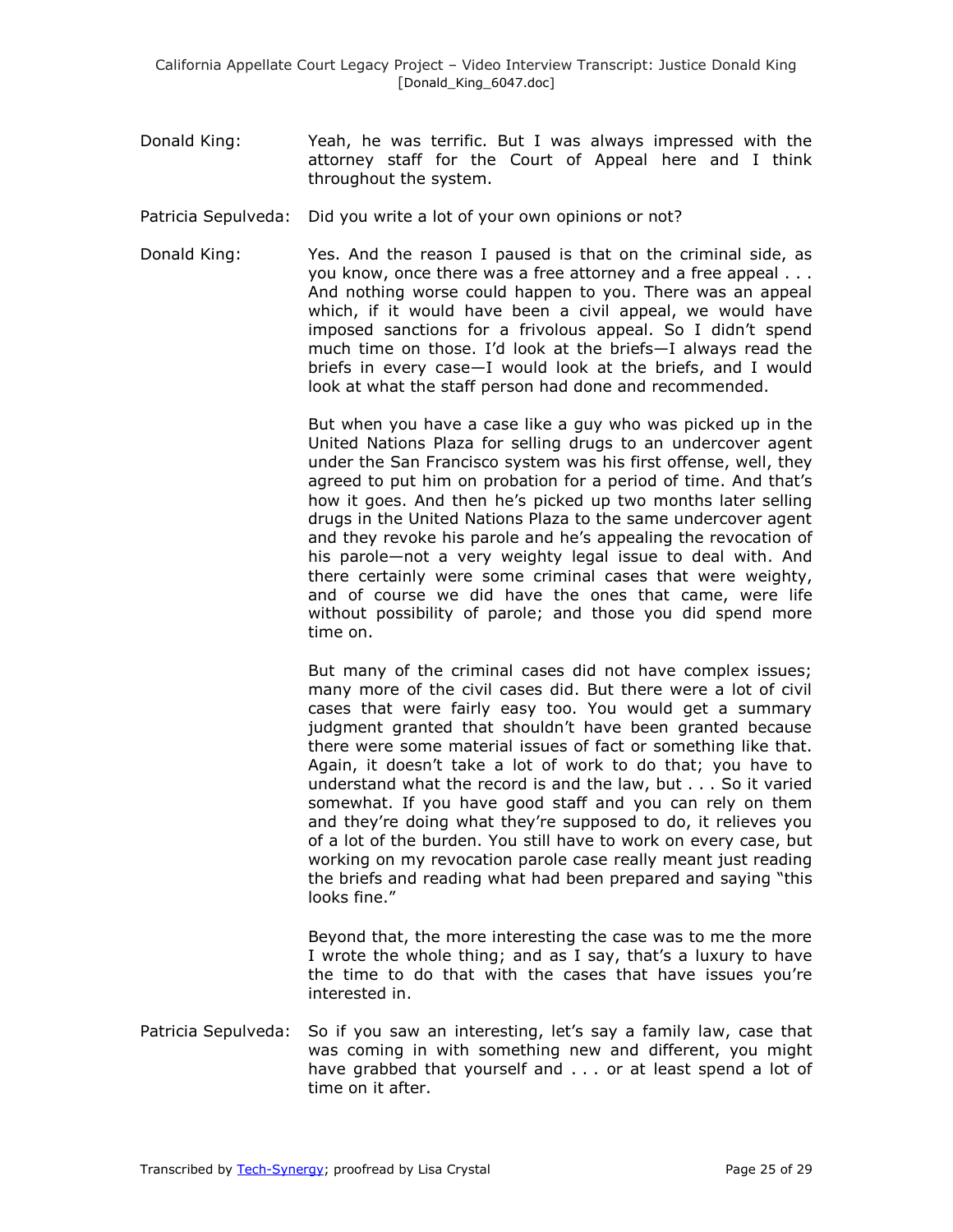Donald King: Yeah, they just came, but we have cases, we had a case where a . . . I don't remember the name of the case, but it later went to the Supreme Court, so our work kind of went for naught. In fact, we thought it should go to the U.S. Supreme Court. It was a case where the head of a rental car maintenance operation which had Hispanic employees was treating the Hispanic employees very badly, calling them names and all sorts of things. The trial judge had . . . there had been a verdict, a dollar verdict, in favor of the employees, and the trial judge had issued an injunction preventing this guy from making any further comments, similar comments. So it came to us, and it was a very interesting case because it was the question of free speech versus harassment on the job.

> We reversed the injunction because it wasn't specific enough. It didn't put the guy on enough warning as to what he would say. But we . . . and that was the only issue that was appealed to us, was that—the damage thing they never appealed. It went to the Supreme Court. We did it on a 2-1 decision, which was unusual on our division; we were almost always together. I mean, I think I can almost count on one hand the number of times when we had a dissent, but that one we did have a dissent on.

> Clint Peterson was then our PJ, and he was reported to be the most conservative of the three of us; but he was in effect taking the most liberal issue because he dissented on the basis that this was a free speech issue. And Zerne Haning and I ruled in favor of the employees that this was a harassment-on-thejob issue. If it were sexual harassment or any other kind of harassment, if the employee has no ability to escape from it, then there has to be a remedy. And the U.S. Supreme Court never dealt with this issue. So that's why we *[inaudible].* We all spent a lot of time on that, and we had a wonderful, vigorous discussion amongst us, which was again something on the Court of Appeal I really loved. We had . . . if we were undecided on something or we had some differences, it was wonderful having those discussions. They were never heated; they were never ones where anybody walked away mad or wasn't talking. It was just a wonderful experience to engage in those kinds of discussions. I thought in many ways it was the best part of the job.

Patricia Sepulveda: Do you miss that now, or—

Donald King: Well, I do it some now; still I've got . . . I just finished a fourweek arbitration where I'm the chair of the panel, so I have to write the award. And it's the four of us—another retired judge and a lawyer who has done a lot of arbitration. All of us have concluded it's the toughest case we've ever had; we've had a very difficult time reaching a decision. We still haven't finally reached it totally, but I think we're almost there. It involves statute of limitations issues, and it's a real estate fraud case.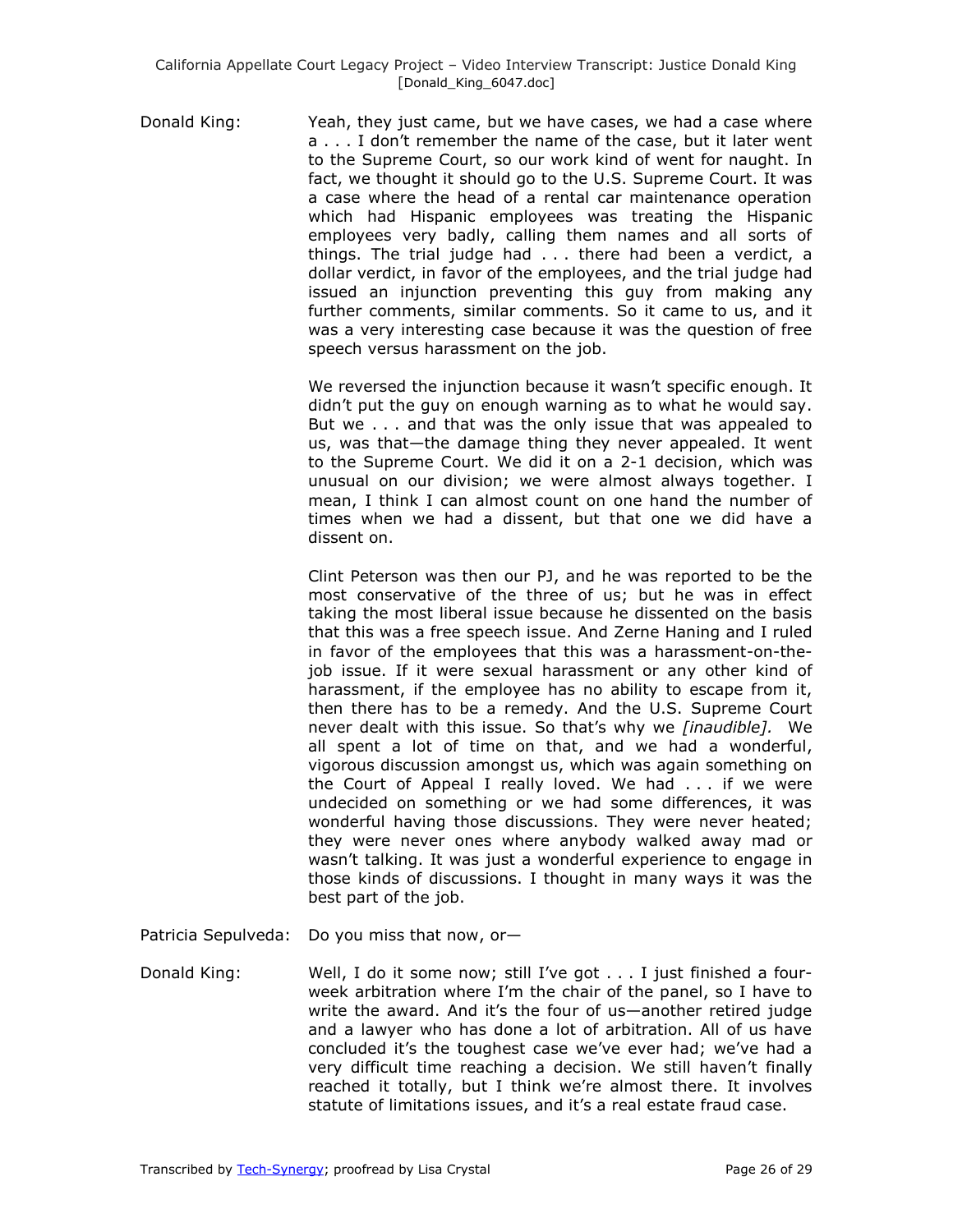So I do have it there; it's reliving the Court of Appeal experience. And again it's really good; we have good discussions. We started off with three different positions and I think we now have come pretty much to one, at least on the liability issue. So there's still some opportunity for that; but as each of the three of us said, in some ways we're constrained when there are three of us. But I think it's a good constraint on a big case. That's a good reason why people pick three arbitrators. If I was doing this as a sole arbitrator, I would have had no problem making a decision; but you start dealing with others and they raise this issue and that issue, and it leads to wonderful discussion. We've had to ask the parties—normally you have to get an award out in 30 days—we've asked the parties for an extension. We've brought it back in for argument, further argument.

I mean, it's really much more akin to the Court of Appeal than anything else I've done. Even the other cases in which I've been on a panel have not had this sort of thing, because we've kind of ended up pretty much with a consensus. But to me it was the most wonderful part of the Court of Appeal experience, having those discussions before and after oral argument.

- Patricia Sepulveda: In your retirement what are you doing besides all this work? Are you traveling?
- Donald King: Some travel, but I love what I'm doing; retirement's supposed to be to do what you like to do, so . . . and I've got as much work as I want and more than my wife wants. And as I said earlier, she is now limiting my jurisdiction so that I don't get out of the Bay Area, because she doesn't like me to be gone for . . . I have one remaining two-week arbitration in Los Angeles, and she's going crazy. And that's okay in some ways; it's fine with me. I like doing . . . I've found the legal culture so different in Southern California, but I've enjoyed being down there and being exposed to that. It really is like a different world.
- Patricia Sepulveda: Is it?
- Donald King: Yeah, in both family law and in other thing. I've been doing some cases for the top family law lawyers down there; they're very good, but they just operate in a very different way. It's a much more adversarial system than it is up here.
- Patricia Sepulveda: That's interesting. I wonder why that is.
- Donald King: I think there are just too many lawyers and they don't know each other. Even among the family law, I mean here in San Francisco, there are maybe 10 or 15 lawyers who handle those kinds of cases; and in L.A. there probably are 50. They don't deal with each other that much, but somehow it's more than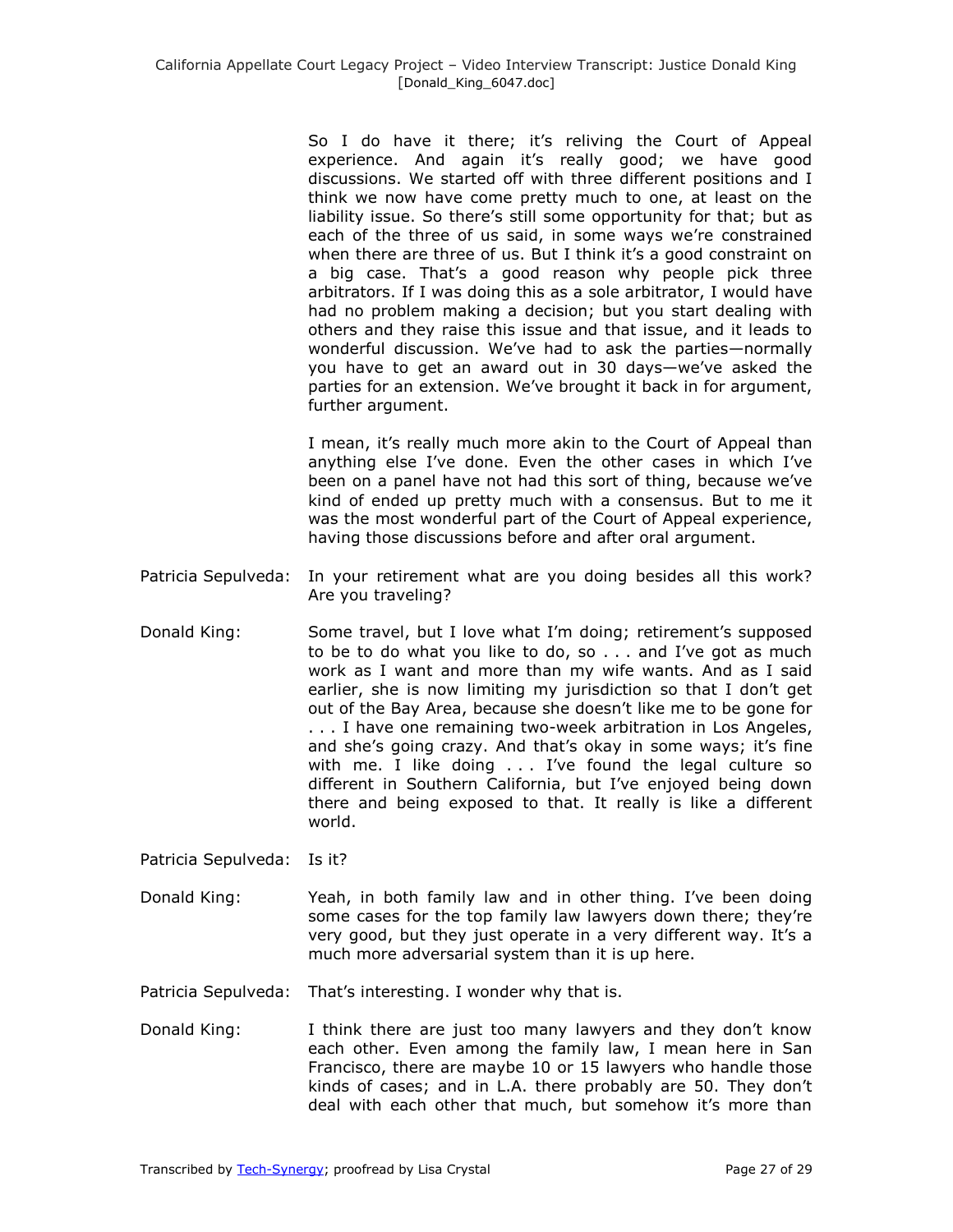> that. I don't know—it's just a much more adversarial atmosphere down there. Maybe it's the having to travel on those crowded freeways. *[laughing]*

#### $(01:15:06)$

Patricia Sepulveda: It puts them in a bad mood to begin with.

- Donald King: Yeah, that's right.
- Patricia Sepulveda: Are you still running and—
- Donald King: No, my knees gave out, and now I try to go for a long walk with the dog every day, at least when it's still light, when I get through. And I do do that every day if I can.
- Patricia Sepulveda: Any thoughts of a real retirement at some point?
- Donald King: Yes. We're planning on moving into a life-care place up in Santa Rosa. We have a second home in Healdsburg on the river. So we would sell our home in San Francisco, keep the one up there, and then move into this place in Santa Rosa. And we're on a waiting list; there's a three-year wait, so that kind of sets the timetable. But I think, I'm hopeful, within another year or two we will make that adjustment, and then I may either totally retire from the law. Or I may figure out, try to figure out, some way to help the Sonoma Superior Court—come in occasionally and help them.
- Patricia Sepulveda: I'm sure they would love that.
- Donald King: I don't think I would want to sit on assignment, but I want to try to help them do settlement conferences or something like that.
- Patricia Sepulveda: That would be great. Well, are there any areas that we've missed that you would like to talk about, either about your profession or—
- Donald King: Well, so many people do so many things for which they don't get recognition, and I've gotten so much more than my share.
- Patricia Sepulveda: I was going to say, there is actually something here I skipped, which was all of these awards you've got over the years—if there are any of those that really were most significant.
- Donald King: I'm still getting some occasionally. I just got one by the Association of Certified Family Law Specialists this year. No, they're wonderful. I was the first non–Los Angeles person recently to get an award, their annual award from the family law bar down there. That was two or three years ago. I think the topper was . . . the State Bar every year, the Family Law Committee, gives an award to the Trial Judge of the Year; and